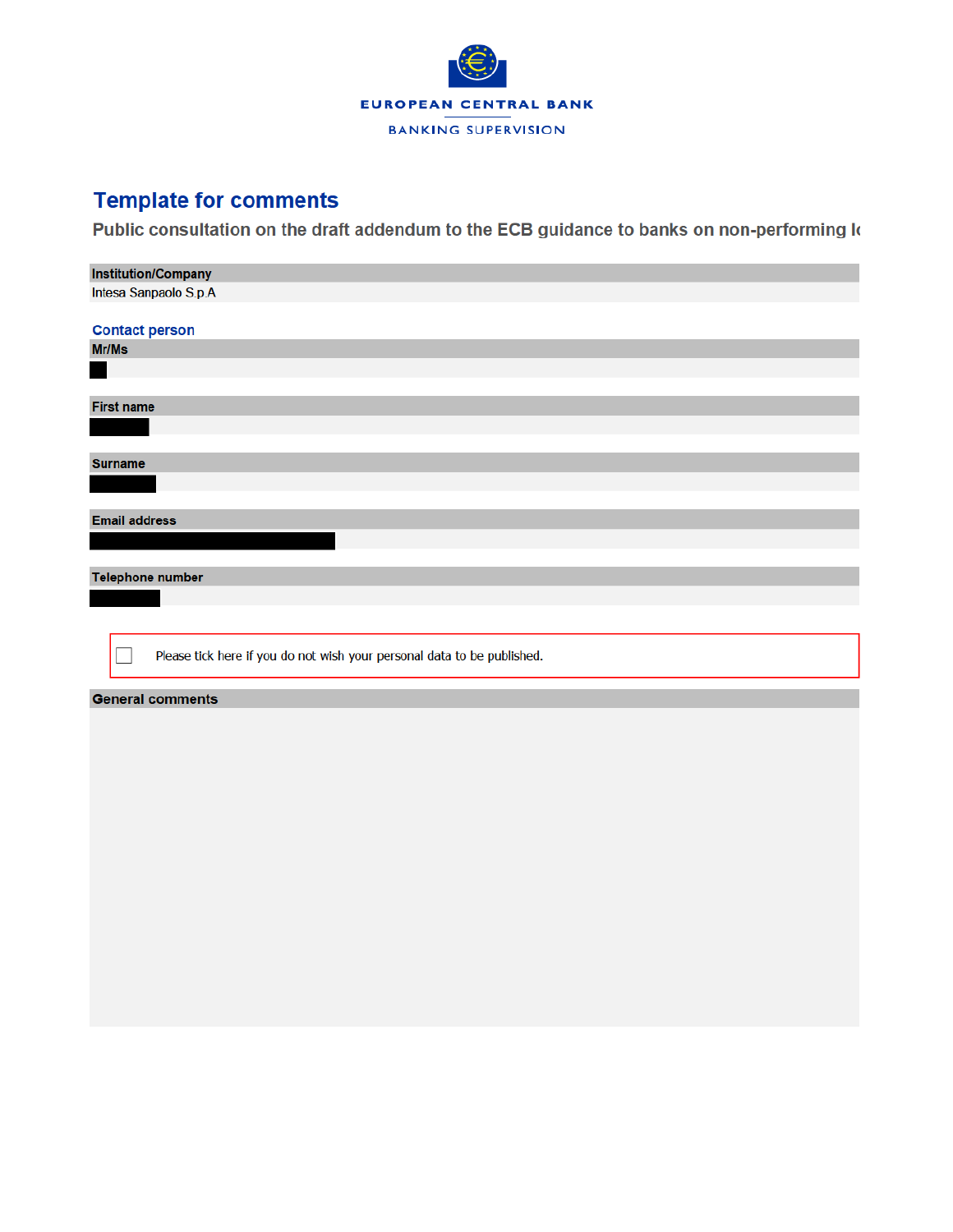#### **Template for comments**

**Public consultation on the draft addendum to the ECB guidance to banks on non-performing loans**

Please enter all your feedback in this list.<br>When entering feedback, please make sure that:<br>each comment deals with a single issue only;<br>exploring the relevant article/chapter/paragraph, where appropriate;<br>you indicate whe

#### $\mathcal{L}(\mathcal{A})$ **Deadline:** 8 December 2017

| ID. | <b>Chapter</b>         | Paragraph | Page | <b>Type of</b> | <b>Detailed comment</b>                                                                                                                                                                                                                                                                                                                                                                                                                                                                                                                                                                                                                                                                                                                                                                                                                                                                                                                                                                                                                                                                                                                                                                                                                                                                                                                                                                                                                                                                                                                                                                                                                                                                                                                                                                                                                                                                                                                                                                                                                                                                                                                                                                                                                                                                                                                                                                                                                                                                                                                                                                                                                                                                                                                                                                                                                                                                                                                                                                                                                                                                                                                                                                                                                                                                                                                                                                                                    | Concise statement as to why your comment should be taken on board                                                                                                                                                                                                                                                                                                                                                                                                                                                                                                                                                                                                                                                                                                                                                                                                                                                                                                                                                                                                                                                                                                                                                                                                                                                                                                                                                                                                                                                                                                                                                                                                                                                                                                                                                                                                                                                                                                                                                                                                                                                                                                                                                                                                                                                                                                                                                                                                                                                                                                                                                                                                                                                                                                                                                                                                                                                                                                                                                                                                                                                                                                                                                                                                                                                                                                                                                                                                                                                                                                                                                                                                                                                                                                                | Name of<br>ommenter | Personal data |
|-----|------------------------|-----------|------|----------------|----------------------------------------------------------------------------------------------------------------------------------------------------------------------------------------------------------------------------------------------------------------------------------------------------------------------------------------------------------------------------------------------------------------------------------------------------------------------------------------------------------------------------------------------------------------------------------------------------------------------------------------------------------------------------------------------------------------------------------------------------------------------------------------------------------------------------------------------------------------------------------------------------------------------------------------------------------------------------------------------------------------------------------------------------------------------------------------------------------------------------------------------------------------------------------------------------------------------------------------------------------------------------------------------------------------------------------------------------------------------------------------------------------------------------------------------------------------------------------------------------------------------------------------------------------------------------------------------------------------------------------------------------------------------------------------------------------------------------------------------------------------------------------------------------------------------------------------------------------------------------------------------------------------------------------------------------------------------------------------------------------------------------------------------------------------------------------------------------------------------------------------------------------------------------------------------------------------------------------------------------------------------------------------------------------------------------------------------------------------------------------------------------------------------------------------------------------------------------------------------------------------------------------------------------------------------------------------------------------------------------------------------------------------------------------------------------------------------------------------------------------------------------------------------------------------------------------------------------------------------------------------------------------------------------------------------------------------------------------------------------------------------------------------------------------------------------------------------------------------------------------------------------------------------------------------------------------------------------------------------------------------------------------------------------------------------------------------------------------------------------------------------------------------------------|----------------------------------------------------------------------------------------------------------------------------------------------------------------------------------------------------------------------------------------------------------------------------------------------------------------------------------------------------------------------------------------------------------------------------------------------------------------------------------------------------------------------------------------------------------------------------------------------------------------------------------------------------------------------------------------------------------------------------------------------------------------------------------------------------------------------------------------------------------------------------------------------------------------------------------------------------------------------------------------------------------------------------------------------------------------------------------------------------------------------------------------------------------------------------------------------------------------------------------------------------------------------------------------------------------------------------------------------------------------------------------------------------------------------------------------------------------------------------------------------------------------------------------------------------------------------------------------------------------------------------------------------------------------------------------------------------------------------------------------------------------------------------------------------------------------------------------------------------------------------------------------------------------------------------------------------------------------------------------------------------------------------------------------------------------------------------------------------------------------------------------------------------------------------------------------------------------------------------------------------------------------------------------------------------------------------------------------------------------------------------------------------------------------------------------------------------------------------------------------------------------------------------------------------------------------------------------------------------------------------------------------------------------------------------------------------------------------------------------------------------------------------------------------------------------------------------------------------------------------------------------------------------------------------------------------------------------------------------------------------------------------------------------------------------------------------------------------------------------------------------------------------------------------------------------------------------------------------------------------------------------------------------------------------------------------------------------------------------------------------------------------------------------------------------------------------------------------------------------------------------------------------------------------------------------------------------------------------------------------------------------------------------------------------------------------------------------------------------------------------------------------------------------|---------------------|---------------|
|     | - Background           |           |      | Amendment      | The ECB had recently published the Guidance on NPLs management (March 2017), introducing a number of organisational<br>neasures. It is worth considering that the JSTs are st II assessing banks' comp iance with the Guidance and their NPLs<br>disposal plans, wh le whether they are sufficient and successful will be assessed in the near future.<br>Therefore, we do not see the urgency of adding new measures, while banks are still putting in place their new organisational<br>structures and operational procedures.<br>.<br>8. Banks have already undertaken important measures to reduce NPLs and good results have been achieved (currently NPL<br>at EU level are well below the €1tn threshold), whilst new cred t to the real economy has finally re-started. In particular, Italian<br>banks in 2017 have deconsolidated so far a total amount of €65bn of NPLs. Taking into account also the planned<br>ransactions, that amount would raise to €100bn, i.e. 30% of total NPLs.<br>3. The Addendum proposes automatic provisioning on NPLs. The ECB justifies the new requirements by stating that they<br>serve to strengthen the balance sheet of banks enabling them to (re)focus on their core business, most notably lending to the<br>economy". We do not share this reading of the NPLs' issue, as no robust statistical evidence supports this theory. As a matter<br>of fact, we are convinced that the measures - if applied as proposed in the Addendum - would lead to a significant decrease<br>in the amount of lending (especially unsecured lending to SMEs).<br>n fact, a paper published in March 2017 by the Bank of Italy (http //www.bancaditalia.it/pubblicazioni/qef/2017-<br>0374/QEF_374.pdf) presents a study on the influence of non-performing loans (NPLs) on the supply of bank cred t to non-<br>financial firms in Italy between 2008 and 2015, based also on the 2014 Asset Quality Review (AQR) results. The main findings<br>contradict the ECB's theory, showing that there is a negative correlation between the NPLs ratios and credit growth. According<br>driven by other firm-related factors.<br>Moreover, there is evidence that variations in the NPL ratios as in the 8 years' time window analysed were largely driven by<br>cyc ical phenomena rather than by bank-specific shocks.<br>4. Fina ly, the ECB has announced that by the end of the first quarter of 2018 it will present its consideration of further policies<br>to address the existing stock of NPLs, including appropriate transitional arrangements. We strongly disagree with the SSM<br>approach, since reference to future measures on existing stocks is causing uncertainty in the market, as w tnessed by the<br>strong volatil ty on banks' stock prices after the pub ication of the Consultation Paper.                                                                                                                                                                                                                                                                                                                                                                                                                                                                                                                                                                      | 1. We welcome the European Inst tutions' comm tment in reducing risks and developing more integrated financial markets w th the objective of completing the<br>Banking Union and enhancing the EU economic recovery. However, we believe that it would be wise to wait for the assessments of the application of the NPLs<br>Guidelines and the impact assessment carried on by other EU institutions (e.g. EBA) on NPLs provisioning. Therefore the release of the Addendum should be<br>put on hold<br>Moreover, despite the average weighted NPL ratio in the EU remains high by historical standards, material improvements can be seen compared to the past.<br>The burdensome legacy of the NPLs is only one of the risks still affecting the stab lity of the EU financial system. There are a number of other "legacies"<br>originated through the crisis that stil affect many banks and that make the financial system more vulnerable to a potential future crisis.<br>Among those legacies t is worth mentioning<br>- level 3 assets that several banks in the Euro area still have on their balance sheets in a significant amount;<br>- matched books of derivatives that are not cleared through central clearing counterparties and therefore expose banks to significant counterparty risk in the<br>case of very high volatil ty of the markets;<br>repossessed assets, that banks in some jurisdictions have obtained in the process of managing their NPLs;<br>business lines developed before the crisis that generate excessive leverage on some banks balance sheets.<br>It is remarkable that while several measures have been successfully put in place to tackle the stock of NPLs and to prevent the build-up of new NPLs on banks'<br>palance sheets, the above "legacies" are far from entering in the policy makers' discussions.<br>. In answering point 4.2 here below we will raise a number of unintended consequences that would in our view arise in case of application of the proposed<br>Addendum measures. We also point out in point 4.2 accounting issues and interactions with IFRS9 provisioning.<br>to the study, banks' lending behaviour is instead affected by macro-economic conditions affecting firms' demand for credit and  4. In conclusion please note that in supporting a fruitful dialogue among the European Institu<br>Addendum and leave to the co-legislators the task of implementing the Council's Action Plan on NPLs, leaving to the SSM its fundamental micro-prudential<br>supervisory powers<br>Any reviewed requirement should be set as a bank specific measure, as a consequence of the supervisory dialogue between the SSM and the supervised<br>institution.<br>We therefore urge a complete rethinking of the proposed measures, in particular<br>1) the use of Pillar 1 tools (i.e. deductions from CET1 based on Art.3 of the CRR) should be eliminated, as ECB's expectations can be satisfied only by Pillar 2<br>instruments. As stated by the Commission, the SSM can impose a deduction from cap tal or other measures, but only if a bank has not been conservative<br>enough in applying the accounting principle:<br>2) the macro-prudential approach should be corrected, allowing for more flexible principles of calendar provisioning based on bank-specific elements such as<br>bank's d fferent country of establishment, business model and credit portfolio. The length of the legislative processes cannot be excluded as a factor of<br>differentiation.<br>In addition, we stress the need of applying any measure to the new credits granted as of the date of application of any new piece of regulation or Guidance.<br>The proposed measures are de facto macro-prudential. |                     | Publish       |
|     | 2 - General<br>Concept | 2.1       |      | Amendment      | . The application of a very generic rule to a I banks, without any differentiation based on the country of estab ishment,<br>business model or bank's specific portfolios, amounts de-facto to a macro-prudential measure, hence placing the Addendum<br>outside the scope of the micro-prudential supervision.<br>2. the ECB states that the Addendum is app icable to the NPLs classified as such from January 2018, date of application of th<br>new provisioning measures. While the ECB believes that the new provisions would not be retroactive, de facto the new<br>requirements are affecting that part of end-2017 performing loans, which is ikely to be classified as non-performing at the<br>heainning of 2018.<br>It has been pub icly stated by distinguished members of the ECB Governing Counc I that the Addendum should target new<br>loans. However, if this is the purpose, the text of the Addendum should be modified.<br>n add tion, considering that the Consultation is closing at the end of 2017 and the Addendum is expected to come into force<br>right after its publication, banks would have a im ted range of poss ble urgent actions to put in place in order to m tigate the<br>impact, as no phase-in is provided.<br>We strongly disagree with such an approach and in this respect we would have expected, for clarity, any new provisioning rule<br>to be applied to new loans, i.e. granted after the date of publication of the Guidance (likely to be after 1 January 2018), in line<br>with the Action Plan on NPLs approved by the July ECOFIN.<br>3. The proposed measures are addressed to directly supervised credit institutions based within the Euro area. By front-running<br>forthcoming measures currently being considered by the European Commission that would cover the whole EU area, the SSM<br>is fragmenting the Single Market, thus creating an unlevel playing field between Euro area and non-Euro area banks. We do<br>not support such an approach. We would also like to have clarification about the application of the Addendum to banking<br>groups - that have the SSM as a consolidating supervisor - with subsidiaries in iurisdictions outside the Euro area and outside<br>the European Union.<br>4. The Addendum presents risks of a pronounced pro-cyclical tv. The measure would be in addition to the effects of the entry<br>into force of IFRS9, itself also pro-cyclical. Although, whereas the new accounting standard has the purpose of anticipating the<br>effects of value adjustments on loans in the phase immediately prior to a recession, the Addendum would necess tate a cap tal<br>increase by the banks in case of a significant increase in new flows of NPLs. Furthermore, this need would probably emerge at<br>the deepest point of any crisis (for unsecured loans 2 years after their classification as an NPL). Therefore, an impact<br>assessment on the stabil ty of the European financial system and on the real economy in a scenario of a global European<br>recession should be conducted.<br>Moreover, the possibility of suspending the measure during a recessionary phase should be considered and included in the<br>final document, in order to dampen its pro-cyclical ty. With this proposed amendment, the measure would have on the contrary<br>a function of a counter-cyclical cap tal buffer. | 2. The Addendum has an unintended retroactive effect, as t covers NPE flows defined as such after 1 January 2018, wh le t should be applied to newly<br>originated loans instead of to new NPEs, in order to be in ine w th the Counc I's Action Plan.<br>I. The application of the provisioning within a banking group is not clear and might create an unlevel playing field.<br>. We stress the risk of a pronounced pro-cyc icality stemming from the proposed measures.                                                                                                                                                                                                                                                                                                                                                                                                                                                                                                                                                                                                                                                                                                                                                                                                                                                                                                                                                                                                                                                                                                                                                                                                                                                                                                                                                                                                                                                                                                                                                                                                                                                                                                                                                                                                                                                                                                                                                                                                                                                                                                                                                                                                                                                                                                                                                                                                                                                                                                                                                                                                                                                                                                                                                                                                                                                                                                                                                                                                                                                                                                                                                                                                                                                                                                     |                     |               |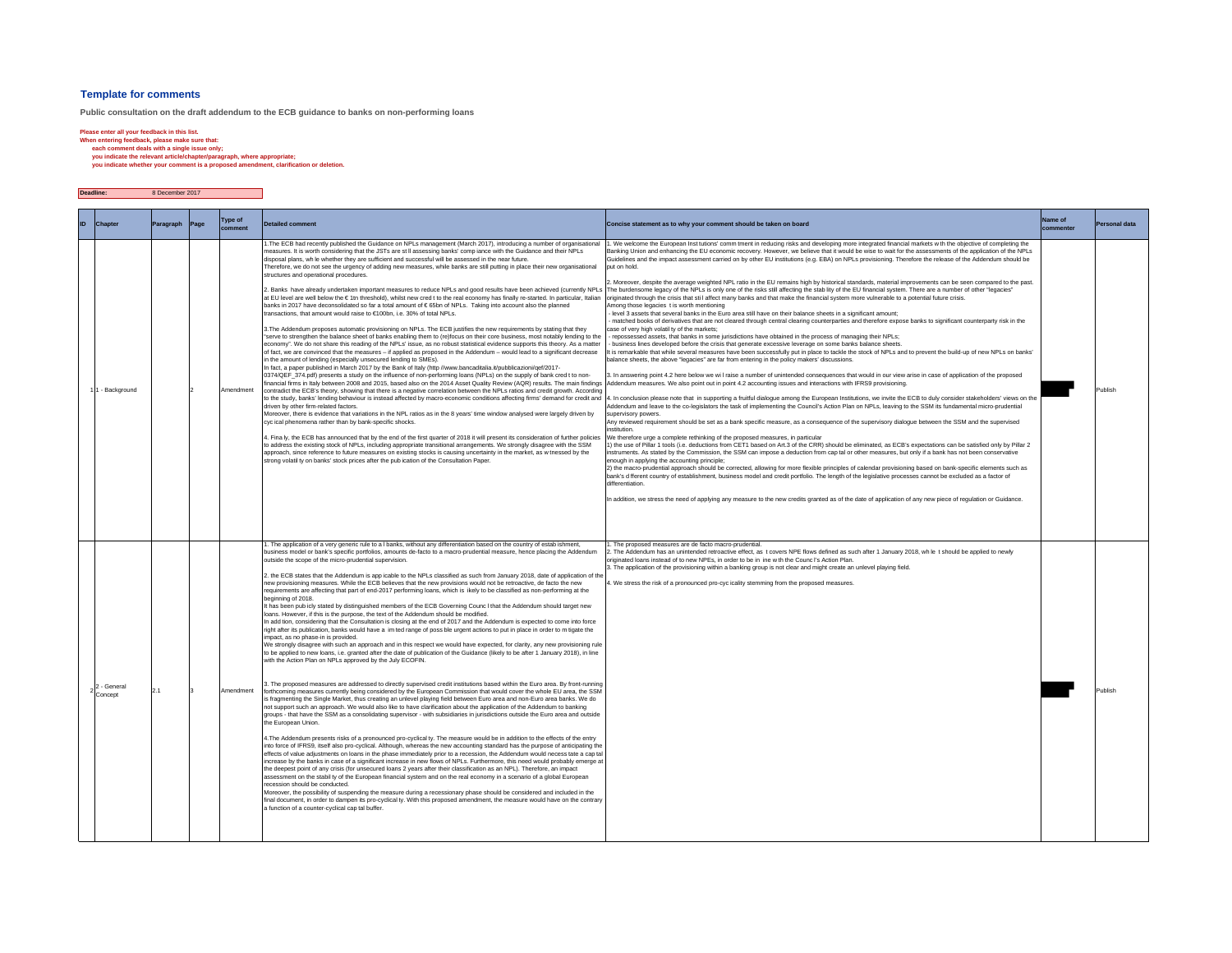| 2 - General<br>Concept | 22  | Clarification | . The European Parliament, the Council and other stakeholders have questioned the ECB power to issue the proposed<br>prudential provisioning backstop.<br>We believe that if the co-legislators have felt the urgency of publicly stating that their prerogatives should be preserved<br>(http //www.po itico.eu/wp-content/uploads/2017/10/Letter-to-President-<br>Draghi.pdf?utm_source_POLITICO.EU&utm_campaign_2ba4af77f0-<br>EMAIL_CAMPAIGN_2017_10_10&utm_medium email&utm_term 0_10959edeb5-2ba4af77f0-189768153) and have<br>adopted by the Supervisor.<br>In fact, according to the Opinions of the European Parliament's and Council Legal Services, the current drafting of the<br>Addendum set up binding rules of general scope for all banks, which do not fall among the competences of the SSM.<br>Moreover, banks in order to satisfy supervisory expectations, are required to go beyond the current applicable framework (e.g<br>by the compulsory use of Art.3 of the CRR, which instead is an option for banks).<br>The ECB in tiative is blurring the lines between Pillar 1 and Pillar 2 measures, with the result of overlapping and front running<br>some of the options already contained in the FSC report published in May 2017.<br>The wording of the FSC report (31 May 2017) is itself proving the ECB's front running. In fact, the report explores a series of<br>policy options that may be put forward by the European Institutions to tackle NPLs, specifying that the SSM is in charge of<br>setting micro-prudential measures, asking for Pillar 2 adjustments. Any macro-prudential power to be granted in the future to<br>the SSM (e.g. specific provisioning quantitative targets) would be subject to amendments to Art.104 of the CRD IV, i.e. by a<br>evel 1 legislative procedure. It is notable that the CRD IV revision is ongoing and no amendment has been tabled so far with<br>this regard<br>Moreover, the FSC report includes the possibility of providing banking Supervisors with accounting supervisory powers, but it<br>also specifies that i) this approach would entail a radical change in the current European framework: ii) the supplementary<br>powers would be subject to a specific mandate; iii) this approach is not recommended at this stage.<br>2. The Addendum is also front running, without any coordination with the other European Institutions and taking into account<br>policy measures already in the pipeline at EU level. Upon request of the ECOFIN, the Commission has launched on 10<br>November a consultation on Statutory Prudential Backstops on NPLs, while the ECB Addendum aims at adopting similar<br>requirements as of 1 January 2018, with a high risk of overlapping requirements and uncertainty in provisioning po icies.<br>Concerning the 1 January 2018 date foreseen by the SSM, we understand from the public hearing that such date may be<br>reconsidered and we support this approach.<br>3. It should be clar fied that the Addendum should not introduce standard requirements to be applied to all banks, as there is<br>evidence that better resu ts on NPLs' recovery and disposal may be achieved when measures are<br>applied on a bank-specific basis, taking into account also the national characteristics of the market, the real granular ty of<br>banks' portfolios, the collateralisation levels and exogenous factors such as the length of judicial procedures.<br>4. The Addendum adopts the "comply-or-explain" approach, i.e. any derogation from the provisioning measures set by the<br>ECB should be explained by the relevant bank. Any decision for not applying the automatic thresholds (which may lead to<br>important balance sheet adjustments and impact both income and dividends) should be taken by banks' boards, instead of<br>being the responsibi ity of the supervisor evaluating the risk provisioning policy of the supervised bank, within the SREP<br>process at the end of which cap tal add-ons in the Pillar 2 can be required f t is deemed that risks are not adequately<br>provisioned.<br>5. By introducing a de facto binding obligation on banks, that goes beyond what is being provided by the CRR, we respectfully | The Legal Service of the European Parliament and of the Council of the EU have finalised legal opinions concluding that the requirements set in the<br>Addendum go beyond the supervisory powers conferred to the ECB by the European regulatory framework. We share the co-legislators' concerns.<br>2. We understand that some concems that have been raised by MEPs during the hearing at the EP will be considered by the SSM, notably the possible delay of<br>he entry into force of the Addendum and the clar fication that the requirements set in the Addendum are Pillar 2 measures.<br>equested to investigate whether the new ECB requirements fall within the SSM prerogatives, any measure, which may conflict 3. We invite the SSM to launch a new consultation on the amended Addendum, according to the better<br>with the Capital Requirements Regulation (CRR) or modify it, has to be approved by the European co-legislators and not being the European Commission's proposed approach of the Statutory Prudential Backstops, in order to av<br>mming from the different proposals should in principle be avoided, as well as any inter-institutional confict.<br>. We also understand the SSM has publicly acknowledged that a comply-or-explain approach may not be the right instrument to address such an issue. Please<br>consider that any "dialogue" with the JSTs, once those high standardised supervisory expectations of full provisioning after the 2/7 years period would be set, wi I<br>esult de facto in a comply-or-explain approach, without changing the substance of the proposal. | Publish |
|------------------------|-----|---------------|---------------------------------------------------------------------------------------------------------------------------------------------------------------------------------------------------------------------------------------------------------------------------------------------------------------------------------------------------------------------------------------------------------------------------------------------------------------------------------------------------------------------------------------------------------------------------------------------------------------------------------------------------------------------------------------------------------------------------------------------------------------------------------------------------------------------------------------------------------------------------------------------------------------------------------------------------------------------------------------------------------------------------------------------------------------------------------------------------------------------------------------------------------------------------------------------------------------------------------------------------------------------------------------------------------------------------------------------------------------------------------------------------------------------------------------------------------------------------------------------------------------------------------------------------------------------------------------------------------------------------------------------------------------------------------------------------------------------------------------------------------------------------------------------------------------------------------------------------------------------------------------------------------------------------------------------------------------------------------------------------------------------------------------------------------------------------------------------------------------------------------------------------------------------------------------------------------------------------------------------------------------------------------------------------------------------------------------------------------------------------------------------------------------------------------------------------------------------------------------------------------------------------------------------------------------------------------------------------------------------------------------------------------------------------------------------------------------------------------------------------------------------------------------------------------------------------------------------------------------------------------------------------------------------------------------------------------------------------------------------------------------------------------------------------------------------------------------------------------------------------------------------------------------------------------------------------------------------------------------------------------------------------------------------------------------------------------------------------------------------------------------------------------------------------------------------------------------------------------------------------------------------------------------------------------------------------------------------------------------------------------------------------------------------------------------------------------------------------------------------------------------------------------------------------------------------------------------------------------------------------------------------------------------------------------------------------------------------------------------------------------------------------------------------------------------------------------------------------------------------------------------------------------------------------------------------------------------------------------------------------------------------------------------|-----------------------------------------------------------------------------------------------------------------------------------------------------------------------------------------------------------------------------------------------------------------------------------------------------------------------------------------------------------------------------------------------------------------------------------------------------------------------------------------------------------------------------------------------------------------------------------------------------------------------------------------------------------------------------------------------------------------------------------------------------------------------------------------------------------------------------------------------------------------------------------------------------------------------------------------------------------------------------------------------------------------------------------------------------------------------------------------------------------------------------------------------------------------------------------------------------------------------------------------------------------------------------------------------------------------------------------------------------------------------------------------------------------------------------------------------------------------------------------------------------------------------------------------------------------------------------------------------------------------------------|---------|
| - General<br>taeono?   | 2.3 | Amendment     | believe that the ECB has overstepped the remit of its powers and entered into the co-legislators' one.<br>1. We disagree with the automatic application of a prudential provisioning backstop after a predetermined period of time has<br>elapsed. In our view, the assessment by the supervisor of the adequate provisioning against risks should remain part of the<br>SREP and any request to increase the coverage of risks should fall within the Pillar 2 rem t and within the limits of the<br>applicable accounting standards.<br>2. Adequate consideration of the execution of the NPL reduction plans - subm tted and approved by the supervisor - should<br>also be paid. Some banks are in fact in the process of modifying their internal plans and organisational structures according to<br>the ECB Guidelines of March 2017.<br>3. The proposed automatic backstop is a raw measure that fails to consider the NPLs reduction measures undertaken by<br>banks. For instance, according to a study conducted by Bank of Italy (http://www.bancaditalia.it/pubblicazioni/note-<br>stabilita/2017-0007/en_Note_di_stabilita_finanziaria_e_vigilanza_N._7.PDF?language_id 1), recovery rates for bad loans<br>differ from bank to bank and recoveries for positions closed following standard work-out procedures are significantly higher<br>than those recorded for positions sold. This evidence allows for concluding that a bank specific approach is the most efficient<br>and managing bad loans internally (or through specia ised external servicers), would lead to better recovery results according<br>to the Guidelines already published by the ECB.<br>4. We also underline that as from next year the ECB w II have further instruments to monitor the level of provisioning, for<br>instance the Anacredit database will be available to the ECB as of the 30 June 2018. Given that Anacredit will provide the<br>Supervisor with information not only by client but also by credit exposure, the benchmarking of provisions would be an easier<br>exercise. As a consequence, under its Pillar 2 powers, the ECB would address effectively unsatisfactory provisioning cases,<br>without the need of any Pi lar 1 measures.<br>5. On the calculation of the extra provisioning, the reference made by ECB to the application of the Art.3 of the CRR for<br>calculating banks' supply of provisioning is not clear. In fact, according to the Addendum it seems that the application of Art.3<br>CRR would be mandatory, while in the FAQ is presented as "alternative", but still imposed by the ECB. Both the interpretations<br>appear to be deviations from the CRR, which accords to banks the option to strengthen their own funds on the basis of their<br>own assessment. This would transform this option in a Pillar 1 requirement set by the ECB, which is not the Competent<br>Authority to do that, as it can only set Pillar 2 add-ons.<br>6. Moreover, banks using IRB models - in particular Expected loss best estimates (ELBE) for the defau ted exposure in<br>accordance with Article 181(1)(h) of the CRR- would be penalized by a double counting on NPLs, in terms of capital<br>requirements, as defau ted assets are already considered in the RWA calculation. More specifica ly, it should be made clear<br>that any request of deduction from own funds according to Article 3 CRR to fulfill the backstop proposed in the Addendum<br>should also consider the negative amounts resulting from the                                                                                                                                                                                                                                                                                                                                                                                                                                                                                                                                                                                                                                                                                                                         | . Automatic and standardised levels of provisioning to be applied to all institutions (i.e. not considering e ther the specificity of each loan and collateral, or the<br>reference market or the jurisdiction) do not take into account the functioning of the recovery process, which often goes beyond the 2/7-years period foreseen by<br><b>FCB</b><br>The proposed measures do not seem to take into account the IRB models.<br>Tax consequences should also be carefully evaluated                                                                                                                                                                                                                                                                                                                                                                                                                                                                                                                                                                                                                                                                                                                                                                                                                                                                                                                                                                                                                                                                                                                                   | Publish |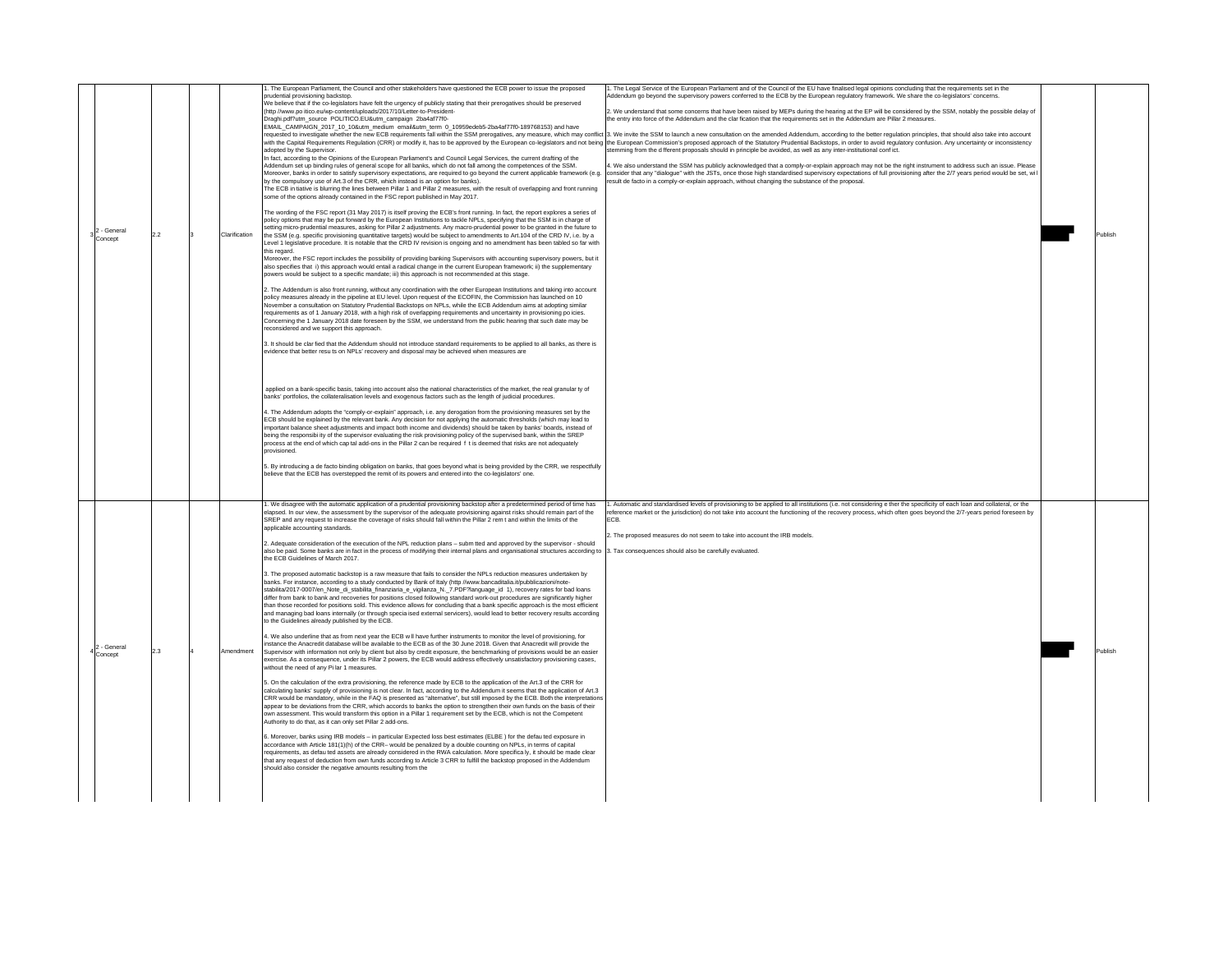|                                              |     |    |                  | calculation of expected loss laid down in Articles 158 and 159 CRR ("requiatory expected loss shortfall") and the capital<br>requirement deriving from RWA calculations for defaulted exposures. Should this not be the case, there would be a double<br>Impact on CET 1 deductions resulting from the same NPE.<br>7. Finally, we believe that it should be taken into account that banks obtain a fiscal deduction from the taxable income, while<br>banks applying Art. 3 of the CRR for their deduction do not. Therefore, a mechanism that would ensure the same tax<br>treatment of provisions calculated for accounting purposes should be introduced to avoid further impact on banks' own funds<br>and maintain the level playing field. Without the above adjustment, if it is required to fill the provisioning gap with a 100% bank<br>supply with a deduction from CET 1, without any tax benefit, the final impact on CET 1 would exceed that obtained from the<br>adoption of 100% provisions in the profit and loss. As a result, a differential treatment would be applied to banks that cannot<br>egister sufficient accounting provisions versus those that do not have this limitation.<br>In add tion, the national tax authorities, whenever stating that the compulsory provisions may differ from the actual loss<br>stimates according to banks' assessment, could advocate the right to challenge any such tax deduction.                                                                                                                                                                                                                                                                                                                                                                                                                                                                                                                                                                                                                                                                                                                                                                                                                                                                                                                                                                                                                                                                                                                                                                                                                                                                                                                                                                                                                                                                                                                                                                                                                                                                                                                                                                                                                                                                                                                                                                                                                                                                                                                                                     |                                                                                                                                                                                                                                                                                                                                                                                                                                                                                                                                                                                                                                                                                                                                                                                                                                                                                                                                                                                                                                                                                                                                                                                                                                                                                                                                                                                                                                                                                                                                                                                                                                                                                                                                                                                                                                                                                                                                                                                                                                                                                                                                                                                                                                                                                                                                                                                                                                                                                     |                |
|----------------------------------------------|-----|----|------------------|---------------------------------------------------------------------------------------------------------------------------------------------------------------------------------------------------------------------------------------------------------------------------------------------------------------------------------------------------------------------------------------------------------------------------------------------------------------------------------------------------------------------------------------------------------------------------------------------------------------------------------------------------------------------------------------------------------------------------------------------------------------------------------------------------------------------------------------------------------------------------------------------------------------------------------------------------------------------------------------------------------------------------------------------------------------------------------------------------------------------------------------------------------------------------------------------------------------------------------------------------------------------------------------------------------------------------------------------------------------------------------------------------------------------------------------------------------------------------------------------------------------------------------------------------------------------------------------------------------------------------------------------------------------------------------------------------------------------------------------------------------------------------------------------------------------------------------------------------------------------------------------------------------------------------------------------------------------------------------------------------------------------------------------------------------------------------------------------------------------------------------------------------------------------------------------------------------------------------------------------------------------------------------------------------------------------------------------------------------------------------------------------------------------------------------------------------------------------------------------------------------------------------------------------------------------------------------------------------------------------------------------------------------------------------------------------------------------------------------------------------------------------------------------------------------------------------------------------------------------------------------------------------------------------------------------------------------------------------------------------------------------------------------------------------------------------------------------------------------------------------------------------------------------------------------------------------------------------------------------------------------------------------------------------------------------------------------------------------------------------------------------------------------------------------------------------------------------------------------------------------------------------------------------------------------------------------------------------------------|-------------------------------------------------------------------------------------------------------------------------------------------------------------------------------------------------------------------------------------------------------------------------------------------------------------------------------------------------------------------------------------------------------------------------------------------------------------------------------------------------------------------------------------------------------------------------------------------------------------------------------------------------------------------------------------------------------------------------------------------------------------------------------------------------------------------------------------------------------------------------------------------------------------------------------------------------------------------------------------------------------------------------------------------------------------------------------------------------------------------------------------------------------------------------------------------------------------------------------------------------------------------------------------------------------------------------------------------------------------------------------------------------------------------------------------------------------------------------------------------------------------------------------------------------------------------------------------------------------------------------------------------------------------------------------------------------------------------------------------------------------------------------------------------------------------------------------------------------------------------------------------------------------------------------------------------------------------------------------------------------------------------------------------------------------------------------------------------------------------------------------------------------------------------------------------------------------------------------------------------------------------------------------------------------------------------------------------------------------------------------------------------------------------------------------------------------------------------------------------|----------------|
| 53 - Definitions                             | 3.1 |    | <b>Amendment</b> | 1. The Addendum makes reference to positions to be classified as non performing from 1 January 2018. This does not seem<br>consistent with the ECOFIN Action Plan on NPLs, which specified provisioning on "new loans".<br>2. According to the ECB, the classification of NPEs adopted in the Addendum is aligned with the EBA's defin tion of NPLs<br>(EBA ITS/2013/03) and applies the same treatment to positions classified as "unlikely to pay" (UTP) and "past due".<br>.<br>Firstly, it has not been assessed whether it is appropriate to apply the same treatment to unlikely to pay and past due,<br>especially because, as it is, the ECB's proposed treatment could prevent the re-imancing of UTP under restructuring. In<br>particular, when credits are still considered past due and UTP (instead of bad loans) a 2 years' time set for the full provisioning<br>for unsecured credits seems not reasonable as during this period, even though the bank puts in place its internal procedures<br>or obtaining reimbursement, it is only the start of a judicial action that will allow the bank to correctly evaluate the possible<br>ecovery amount and consequent provisioning.<br>Secondly, the Inclusion of the forborne classification does not seem appropriate, as it contradicts the horizontal nature and<br>lexibil ty of that definition, making it difficult to manage probation periods and reclassifications from forborne non-performing to<br>norming. We highly recommend excluding forborne from the NPEs classification under the scope of the Addendum.                                                                                                                                                                                                                                                                                                                                                                                                                                                                                                                                                                                                                                                                                                                                                                                                                                                                                                                                                                                                                                                                                                                                                                                                                                                                                                                                                                                                                                                                                                                                                                                                                                                                                                                                                                                                                                                                                                                                                                                                             | 1. The ECB should not deviate from the path set by the ECOFIN Action Plan on NPLs.<br>.<br>2. Desp te ECB applies the EBA's definition of NPEs, within the NPEs classification, there are a number of sub-categories (past due, UTP, forborne), which might<br>need a differentiated treatment and not a one-size-fits-all approach.                                                                                                                                                                                                                                                                                                                                                                                                                                                                                                                                                                                                                                                                                                                                                                                                                                                                                                                                                                                                                                                                                                                                                                                                                                                                                                                                                                                                                                                                                                                                                                                                                                                                                                                                                                                                                                                                                                                                                                                                                                                                                                                                                |                |
| 63 - Definitions                             | 32  |    | Amendment        | Ve believe that if collateral is provided, it should have a value even after the elapse of 6/8 years. Therefore, also considering a The repossession of the collateral should not be the only parameter considered.<br>egular appraisal of collateral overtime, we do not deem correct to treat such exposures as unsecured. For unsecured loans<br>cash flows from on-going operations of debtors in default should also be considered                                                                                                                                                                                                                                                                                                                                                                                                                                                                                                                                                                                                                                                                                                                                                                                                                                                                                                                                                                                                                                                                                                                                                                                                                                                                                                                                                                                                                                                                                                                                                                                                                                                                                                                                                                                                                                                                                                                                                                                                                                                                                                                                                                                                                                                                                                                                                                                                                                                                                                                                                                                                                                                                                                                                                                                                                                                                                                                                                                                                                                                                                                                                                                 |                                                                                                                                                                                                                                                                                                                                                                                                                                                                                                                                                                                                                                                                                                                                                                                                                                                                                                                                                                                                                                                                                                                                                                                                                                                                                                                                                                                                                                                                                                                                                                                                                                                                                                                                                                                                                                                                                                                                                                                                                                                                                                                                                                                                                                                                                                                                                                                                                                                                                     | <b>Tublish</b> |
| 7 <sub>3</sub> - Definitions                 | 3.3 |    | Amendment        | I. The proposal to cluster NPLs Into two groups, secured and unsecured loans, is III-conceived. This rough separation is not<br>umclently granular to reflect the variation in recovery rates due to a number of factors, among them, the structure of banks'<br>icritolos and different types of collateral.<br>.<br>2. For instance, in the secured cluster, mortgage loans could be distinguished into residential and commercial loans, where<br>among the latter it would be advisable to have a different approach for commercial and industrial real estate. In the unsecure<br>sluster, it would be advisable to provide a different approach for different types of loans, such as to SMEs and consumer cred<br>3. After an accurate assessment of European lending markets, any backstop to be introduced should be a function of the<br>ecovery curve of each asset class and geographical region.                                                                                                                                                                                                                                                                                                                                                                                                                                                                                                                                                                                                                                                                                                                                                                                                                                                                                                                                                                                                                                                                                                                                                                                                                                                                                                                                                                                                                                                                                                                                                                                                                                                                                                                                                                                                                                                                                                                                                                                                                                                                                                                                                                                                                                                                                                                                                                                                                                                                                                                                                                                                                                                                                           | The proposed separation in two clusters is not sufficiently granular to reflect the variation in recovery rates due to a number of factors, among them, the structure<br>of banks' portfolios and collateral.                                                                                                                                                                                                                                                                                                                                                                                                                                                                                                                                                                                                                                                                                                                                                                                                                                                                                                                                                                                                                                                                                                                                                                                                                                                                                                                                                                                                                                                                                                                                                                                                                                                                                                                                                                                                                                                                                                                                                                                                                                                                                                                                                                                                                                                                       | uhlish         |
| 4 - Prudential<br>8 provisioning<br>backstoo | 4.1 | 10 | Clarification    | l. We do not share the ECB's view that "If collateral has not been realised after a period of several years […] is deemed to be<br>effective" (par.4 pag.10), as recoverabil ty is linked to the value of the secured assets and/or of the obligor's enforceable<br>assets. In particular, for secured assets, the length of judicial proceedings does not imply that the collateral will necessarily<br>loose its value over time. Moreover, the recovery time would only affect the Net Present Value of the loans also in line with the "playing field.<br>accounting principles.<br>2. Clarification is sought on the functioning of the biended approach proposed by the ECB for partially secured exposures.<br>2. Chankeabon is sought on the minute of the behave applicitive synoptocological assets from its scope. Therefore, it must<br>3. Finally we would like to point out that the Addendum explicitly excludes foreclosed assets from<br>and avoid asymmetrical treatments of financial institutions of different countries for such collateral.                                                                                                                                                                                                                                                                                                                                                                                                                                                                                                                                                                                                                                                                                                                                                                                                                                                                                                                                                                                                                                                                                                                                                                                                                                                                                                                                                                                                                                                                                                                                                                                                                                                                                                                                                                                                                                                                                                                                                                                                                                                                                                                                                                                                                                                                                                                                                                                                                                                                                                                                       | 1. The Addendum lacks technical details for each cluster, but most of all, may lead to different treatment of sim lar assets.<br>2. In recent years, the consideration of foreclosed assets within the remit of NPLs reduction in Europe has been to some extent different, undermining the level                                                                                                                                                                                                                                                                                                                                                                                                                                                                                                                                                                                                                                                                                                                                                                                                                                                                                                                                                                                                                                                                                                                                                                                                                                                                                                                                                                                                                                                                                                                                                                                                                                                                                                                                                                                                                                                                                                                                                                                                                                                                                                                                                                                   | lubish         |
| 4 - Prudential<br>9 provisioning<br>backstop | 4.2 | 10 | Amendment        | I. The ECB does not provide any detailed information on how the calendar and calibration for the backstop have been set<br>(100% provisioning; 2/7-years), which, above all, penalise the granting of unsecured loans (mainly granted to SMEs), limiting<br>banks' core business. We question both the high level of provisioning chosen, the application of the same level to all banks<br>and the time window adopted. The Addendum provisioning would increase volat lity of banks' results and pro-cyclical ty effects<br>(by a severe provisioning up to 100% during the low part of the cycle and subsequently obtaining capital gains in the recovery<br>eriod).<br>According to the relevant literature, there is no evidence that unsecured and secured exposures are, respectively not<br>recoverable after such time has elapsed. In order to set a sound and prudent provisioning, the recoverable value of collateral<br>and foreclosable assets should be taken into account. For instance, Bank of Italy's statistics<br>(https://www.bancaditalia.it/pubblicazioni/note-stabilita/2017-<br>0007/en Note di stabilita finanziaria e vigilanza N. 7.PDF?language id 1) show that the average recovery on unsecured<br>loans in Italy is 29% and on secured loans 45% a 100% compulsory provisioning is therefore non evidence-based, thus<br>Inadequate<br>A null recovery is too much conservative. Even in the case of NPL sales, a number of market transactions have been<br>registered in the recent past and in all cases the value of portfolios of secured credits resulted significantly higher to the zero<br>proposed in the Addendum, with minimum values of 20 cents. Even in the case of unsecured portfolios the sale value resulted<br>igher than zero by a few percentage points with values reaching as high as 10-15% on some portfolios<br>2. We do not support the decision of excluding the length of legal proceedings in setting the calendar approach, as banks<br>should not be made accountable for the length of judicial proceedings, on which banks have no grip. Some Member states are<br>currently addressing such problems and the benefit of the reforms adopted will be deployed in the short future. Paradoxically,<br>the length of ludicial proceedings is deemed an irrelevant element for the Supervisor, national legislators could lose interest in<br>such reforms and abandon all the efforts for the adoption and implementation of the necessary measures to shorten the legal<br>procedures.<br>3. Should the calendar approach not be revised, at least, derogations from the application of automatic provisioning should be<br>provided by the ECB following the advice of National Competent Authorities (NCAs), whenever any objective analysis<br>undergone by them will provide evidence that the deadlines of 2/7 years are not appropriate considering that those NPLs can<br>be recovered with a shorter or longer time set.<br>4. Furthermore, it should be underlined that the empirical evidence observed in the internal models for Loss Given Default<br>(LGD) which are validated by the Supervisory Authorities, is significantly different from the parameters proposed in the<br>.<br>Addendum. In particular, it is best practice to define an incomplete workout, that is the period beyond which for the purposes o<br>LGD the positions are considered closed and so included in the determination of the RWA of credit risk, even when the legal<br>rocess in still underway. The definition of such a cut-off is | I. The ECB does not provide any details on the procedure followed for setting the 2/7 years calendar period. An automatic calendar provisioning would clearly<br>mmunicate to the market when banks are supposed to dismiss their NPLs portfolios and an estimation of their value on the balance sheet. Because of the<br>reguired public disclosure by vintage of NPLs, investors and borrowers will be aware of the bank's provisioning strategy and situation<br>This will lead to distortions in the market, as the number of NPL disposals w il presumably increase close to the deadline for the 100% provisioning (after 2 and 7<br>years respectively). The excess of prudential measures will raise market asymmetries, allowing buyers to set a discounted price, as they wi i be aware of when<br>banks need to dismiss the NPL portfolio. Moreover, t is likely that such provisions would also induce debtors to adopt delaying behaviours which would provide<br>them with more negotiating power toward banks.<br>2. Negative unwanted consequences would in our opinion materialise in case of enactment of an automatic calendar provisioning it would also imply capital<br>transfer from banks - that are used to finance economic growth - to private equity funds (i.e. highly speculative investors). Such an approach would not only<br>have a negative impact on growth, but could also be instrumentally used by political movements that are against the EU and the current establishment.<br>As a consequence, banks will reduce their risk appetite, selecting carefully the borrowers, and worsen the conditions offered to customers, applying for instance<br>higher interest rates in order to cover higher costs of provisioning. Higher interest rates affect recovery rates and may ultimately lead to a new raise in NPLs<br>stocks<br>Par.1 of the Addendum, notes that the existing accounting system should be respected in applying the provisions contained in the Addendum. This approach is<br>contradictory and creates confusion.<br>In particular, banks' balance sheets would contain information on provisioning practices that would be - in many cases - not consistent with the real expected<br>Finally, should the ECB approach not be revised, all accounting accuracy on recovery expectations w II be disregarded and misleading representations would be<br>given to the market on the value of the bank loan portfolios. | <b>Tublish</b> |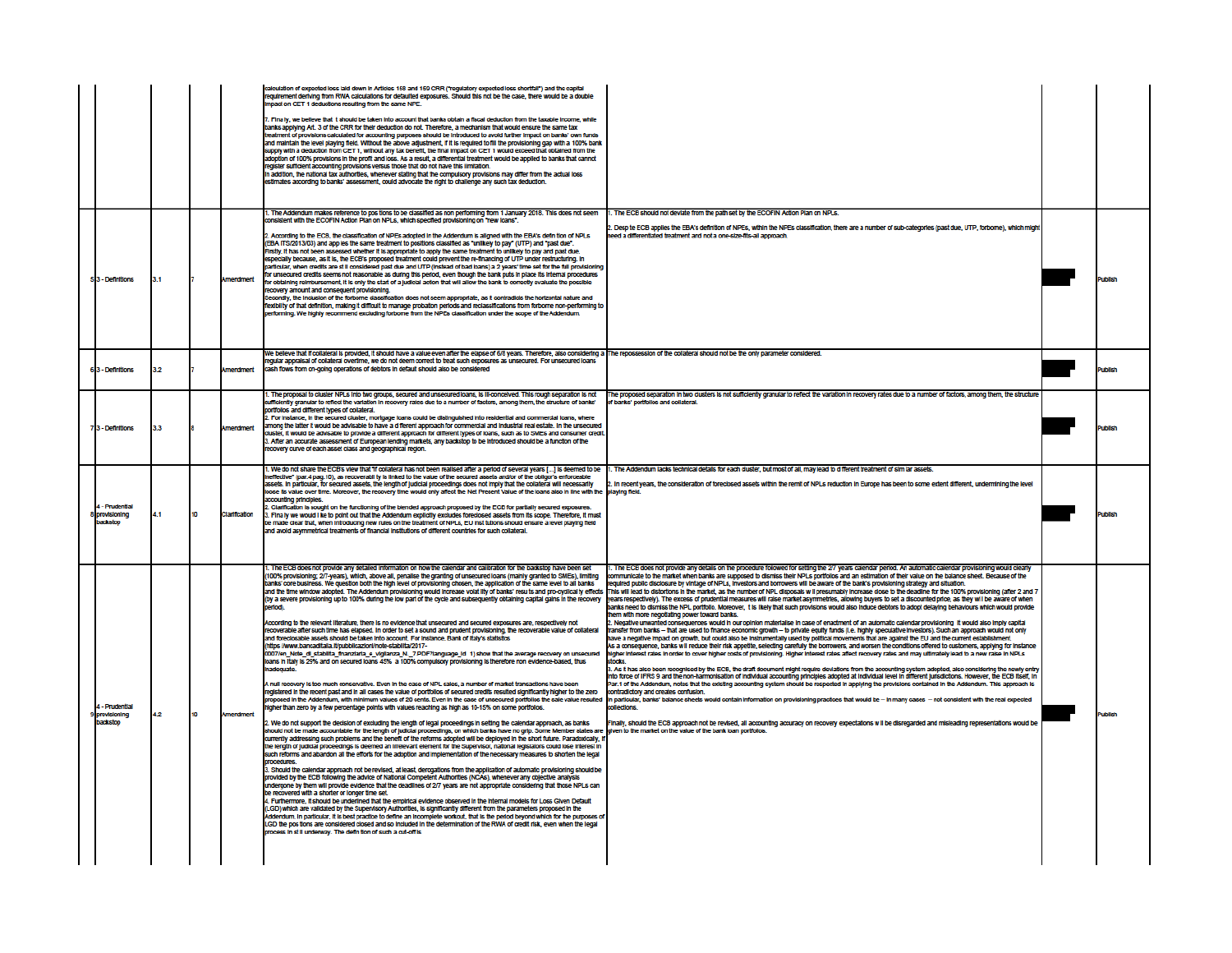|                |    |               | determined by the recoverable cash flows.                                                                                            |                                                                                                                               |         |
|----------------|----|---------------|--------------------------------------------------------------------------------------------------------------------------------------|-------------------------------------------------------------------------------------------------------------------------------|---------|
|                |    |               | 5. We point out below unintended consequences that in our opinion would result from the enactment of the Addendum                    |                                                                                                                               |         |
|                |    |               | proposals.                                                                                                                           |                                                                                                                               |         |
|                |    |               | Impact on financing the real economy                                                                                                 |                                                                                                                               |         |
|                |    |               | Because of their pro-cyclica ity, the proposed measures of the Addendum - f not amended - would have the following severe            |                                                                                                                               |         |
|                |    |               | consequences on the lending activ ty since they will i) favour the credit extension only to highly rated customers (cherry           |                                                                                                                               |         |
|                |    |               | picking); ii) limit the granting of new credit to households and; iii) in particular entail the application by banks of a maximum    |                                                                                                                               |         |
|                |    |               | plafond of unsecured lending to SMEs, due to the extremely punitive capital charge that would emerge on this kind of credit          |                                                                                                                               |         |
|                |    |               | exposures in the case of a unexpected reversal of the credit cycle; iv) lead banks to transfer the higher costs imposed by the       |                                                                                                                               |         |
|                |    |               | ECB's system of provisioning to their clients through a general increase in interest rates paid by relative low-rating clients (i.e. |                                                                                                                               |         |
|                |    |               | households and SMEs).                                                                                                                |                                                                                                                               |         |
|                |    |               | Impact on NPLs market and lending                                                                                                    |                                                                                                                               |         |
|                |    |               | Accelerating the NPLs automatic provisioning can also have unintended negative consequences on the functioning of the                |                                                                                                                               |         |
|                |    |               | nascent NPLs secondary markets. The representation made of NPLs values in the balance sheets would be clearly                        |                                                                                                                               |         |
|                |    |               |                                                                                                                                      |                                                                                                                               |         |
|                |    |               | misleading. Moreover, the risk is that banks would be indirectly forced to dismiss their NPLs portfo io with urgency at some         |                                                                                                                               |         |
|                |    |               | precise dates, which will allow buyers to impose to the seller discounted prices. To this respect, we would like to recall the       |                                                                                                                               |         |
|                |    |               | Council conclusions about the Action Plan to tackle NPLs in Europe, published on 11th July 2017, which clearly set the               |                                                                                                                               |         |
|                |    |               | objective of "() avoiding the disruptive effect of [NPL] fire sales".                                                                |                                                                                                                               |         |
|                |    |               | In fact, on one hand, investors would gain from their speculative behaviour and, at the same time debtors are likely to put in       |                                                                                                                               |         |
|                |    |               | place moral hazard practices to delay on purpose their reimbursements til the bank adopts a 100% provisioning; on the other          |                                                                                                                               |         |
|                |    |               | hand, banks would obtain a minimum recovery amount from assets that are instead st II valuable.                                      |                                                                                                                               |         |
|                |    |               | 6. Deviation from accounting standards and prudential provisioning                                                                   |                                                                                                                               |         |
|                |    |               | The proposed system not only goes beyond the accounting principles (as the ECB recognizes throughout the document), but              |                                                                                                                               |         |
|                |    |               | also it is not in line with international accounting principles and those applied at individual level. The European Commission       |                                                                                                                               |         |
|                |    |               | itself, in the Communication on Completing the Banking Union published on 11 October, has clearly stated that the Supervisor         |                                                                                                                               |         |
|                |    |               | can influence a bank's provisioning level                                                                                            |                                                                                                                               |         |
|                |    |               | "Within the limits of the applicable accounting framework and to apply the necessary adjustments (deductions and similar             |                                                                                                                               |         |
|                |    |               | treatments) in case, for example, accounting provisioning is not sufficient from a supervisory                                       |                                                                                                                               |         |
|                |    |               | perspective."(https://ec.europa.eu/info/publications/171011-communication-banking-union_en)                                          |                                                                                                                               |         |
|                |    |               | Therefore, we urge the SSM to reassess the applicabil ty of the Addendum, setting the level of provisioning on a case-by-case        |                                                                                                                               |         |
|                |    |               |                                                                                                                                      |                                                                                                                               |         |
|                |    |               | basis, in line with the accounting principles.                                                                                       |                                                                                                                               |         |
|                |    |               | Considering the entry into force of IFRS 9, replacing IAS 39 as of 1 January 2018, the EBA has estimated that                        |                                                                                                                               |         |
|                |    |               | "The increase of provisions is on average 13% compared to the current levels of provisions under IAS 39. The Common                  |                                                                                                                               |         |
|                |    |               | Equ ty Tier 1 (CET1) ratios are expected to decrease on average by up to 45 basis points (bps). Smaller banks, which mainly          |                                                                                                                               |         |
|                |    |               | use the Standardised Approach (SA) for measuring credit risk, estimated a larger impact on own funds ratios than larger              |                                                                                                                               |         |
|                |    |               | banks of the sample." (https //www.eba.europa.eu/-/eba-updates-on-the-impact-of-ifrs-9-on-banks-across-the-eu-and-                   |                                                                                                                               |         |
|                |    |               | highlights-current-implementation-issues)                                                                                            |                                                                                                                               |         |
|                |    |               | The impact on CET 1 is due to the First Time Adoption (FTA) of IFRS 9, especially because of the calculation of "ifetime             |                                                                                                                               |         |
|                |    |               | The market would receive information on the provisioning of the loan book of the relevant bank, however, the details of the          | Avoid a further raise of operational costs for credit institutions and the disclosure of sensitive information to the market. |         |
|                |    |               | public disclosure requirements are not set in the Addendum, but subject to communication by the JSTs.                                |                                                                                                                               |         |
| 5 - Related    |    |               | In order to avoid a further raise of operational costs for credit institutions, we ask to provide this information as soon as        |                                                                                                                               |         |
| 10 supervisory | 12 | Clarification | possible. We believe that the applied templates should have undergone a consultation process together with the Addendum.             |                                                                                                                               | Publish |
| reporting      |    |               | Therefore, at least an informal consultation of the industry is needed.                                                              |                                                                                                                               |         |
|                |    |               |                                                                                                                                      |                                                                                                                               |         |
|                |    |               |                                                                                                                                      |                                                                                                                               |         |
|                |    |               |                                                                                                                                      |                                                                                                                               |         |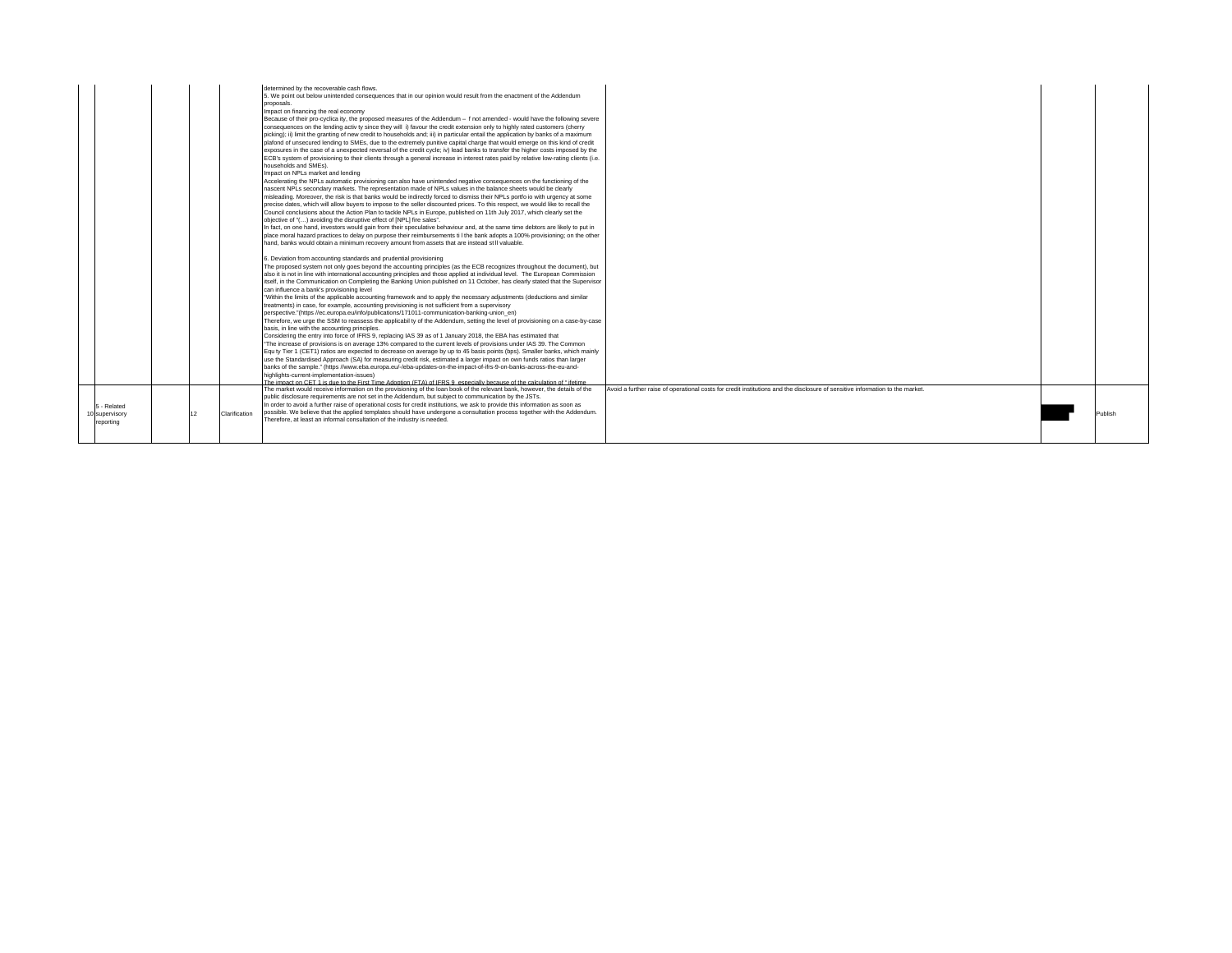# **INTESA non SANPAOLO**

**International and Regulatory Affairs Department** 

## **INTESA SANPAOLO Position Paper**

### **ECB Consultation**

"Addendum to the ECB Guidance to banks on non-performing loans: prudential provisioning backstop for non-performing exposures" 8 December 2017

## **Table of Contents**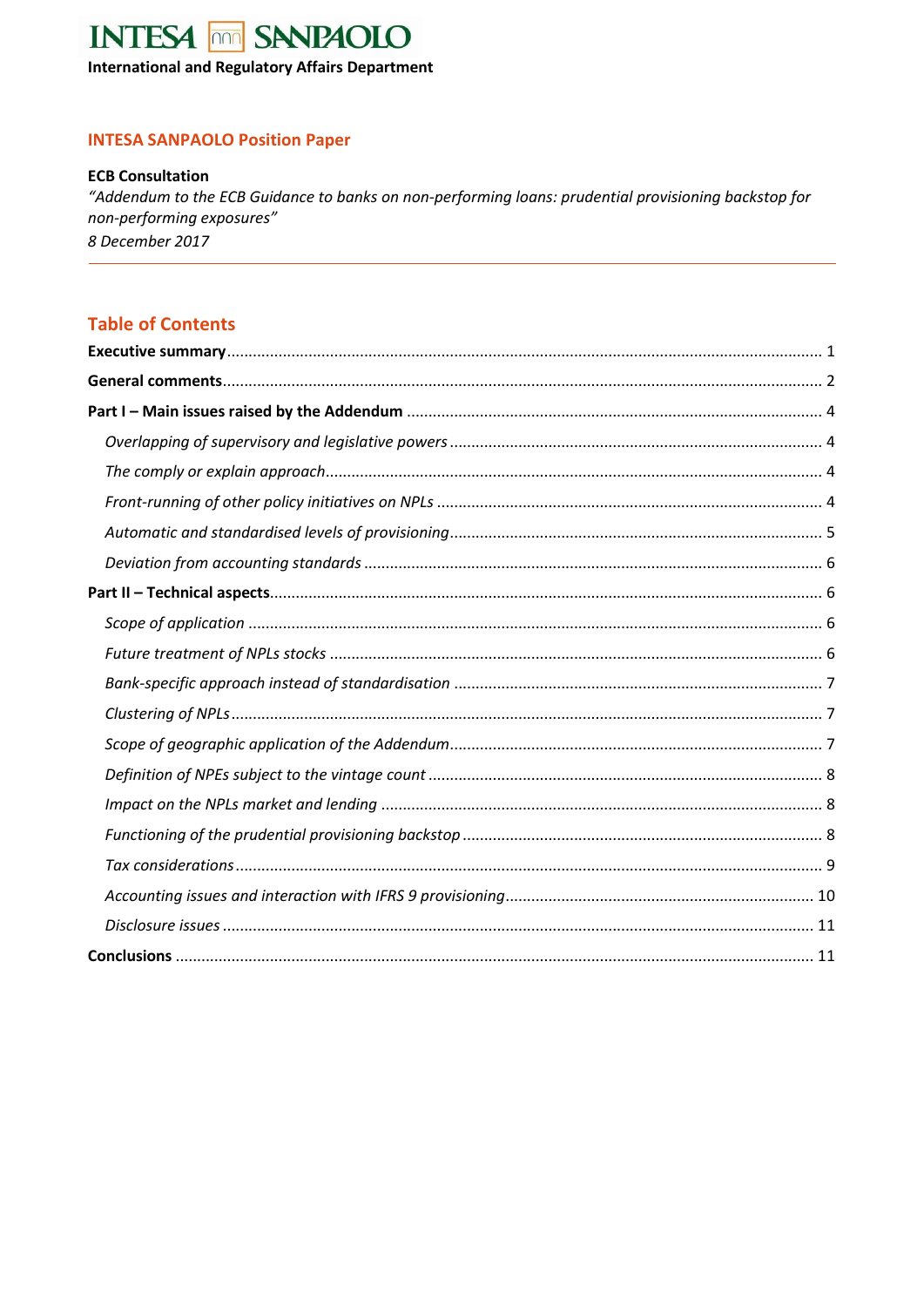## **INTESA FOR SANPAOIO International and Regulatory Affairs Department**

## <span id="page-6-0"></span>**Executive summary**

Intesa Sanpaolo believes that, if not amended, the Addendum may lead to unintended consequences that would impact banks' capital ratios, credit supply and lead to market distortions. We have identified a number of issues and, should the ECB decide to push forward its proposal, we make some suggestions of amendments and requests for clarifications, which can be summarised below.

- The European Parliament, the Council and other stakeholders have questioned the ECB power to issue the proposed prudential provisioning backstop. The Legal Service of the European Parliament and of the Council of the EU have issued legal Opinions concluding that the requirements set in the Addendum go beyond the supervisory powers conferred to the ECB by the European regulatory framework. We share the co-legislators' concerns.
- We question the lack of impact assessment accompanying the proposed new rules.
- We observe that the provisions required go beyond the international accounting standards.
- The Addendum seems to front-run some policy options described in the Financial Services Committee (FSC) Report, adopted by the ECOFIN on 11 July 2017, to be implemented in the following years. In particular, the EC has already issued on 10 November a Consultation addressing Statutory Prudential backstops on NPLs. Any uncertainty or inconsistency stemming from the different proposals should in principle be avoided.
- The ECB initiative is blurring the lines between Pillar 1 and Pillar 2 measures, with the result of overlapping and front running some of the options already contained in the FSC report published in May 2017
- The Addendum has an unintended retroactive effect, as it covers NPLs flows defined as such after 1 January 2018, while it should have been applied to loans originated as of 1 January 2018.
- The Addendum introduces standard requirements to be applied to all banks, while there is evidence that better results on NPLs' recovery and disposal may be achieved when measures are applied on a bank-specific basis, taking into account also the national characteristics of the market, the real granularity of banks' portfolios, the collateralisation levels and exogenous factors such as the length of judicial procedures.
- Furthermore, the application of a very generic rule to all banks, without any differentiation based on the country of establishment, business model or bank's specific portfolios, amounts de-facto to a macro-prudential measure, hence placing the Addendum outside the scope of the microprudential supervision.
- The description of the "calendar approach" (i.e. full provisioning after 2/7-years) is high level and rough. Apparently, there is no economic rationale behind the chosen time-window.
- The vintage count and the provisioning backstop would provide impediments to the development of a secondary market for NPLs, giving misleading information to the market and putting banks in a competitive disadvantage, when negotiating NPLs portfolio disposals. Moreover, such a predictable provisioning rule may also favour debtors' moral hazard behaviours in delaying the repayment of their loans.
- Due to exogenous factors, such as the low profitability environment and the adverse scenario that the Addendum will set up, banks' credit supply will be heavily hampered. The higher cost of detaining higher level of capital will be transferred to the clients (mainly households and SMEs), under the form of stricter contractual conditions, higher interest rates and debtors' selection based on their ratings only.

In addition, considering the mild recovery trend in the EU and the progress that banks have achieved in tackling NPLs, it is difficult to understand why so much attention is devoted to them by the introduction of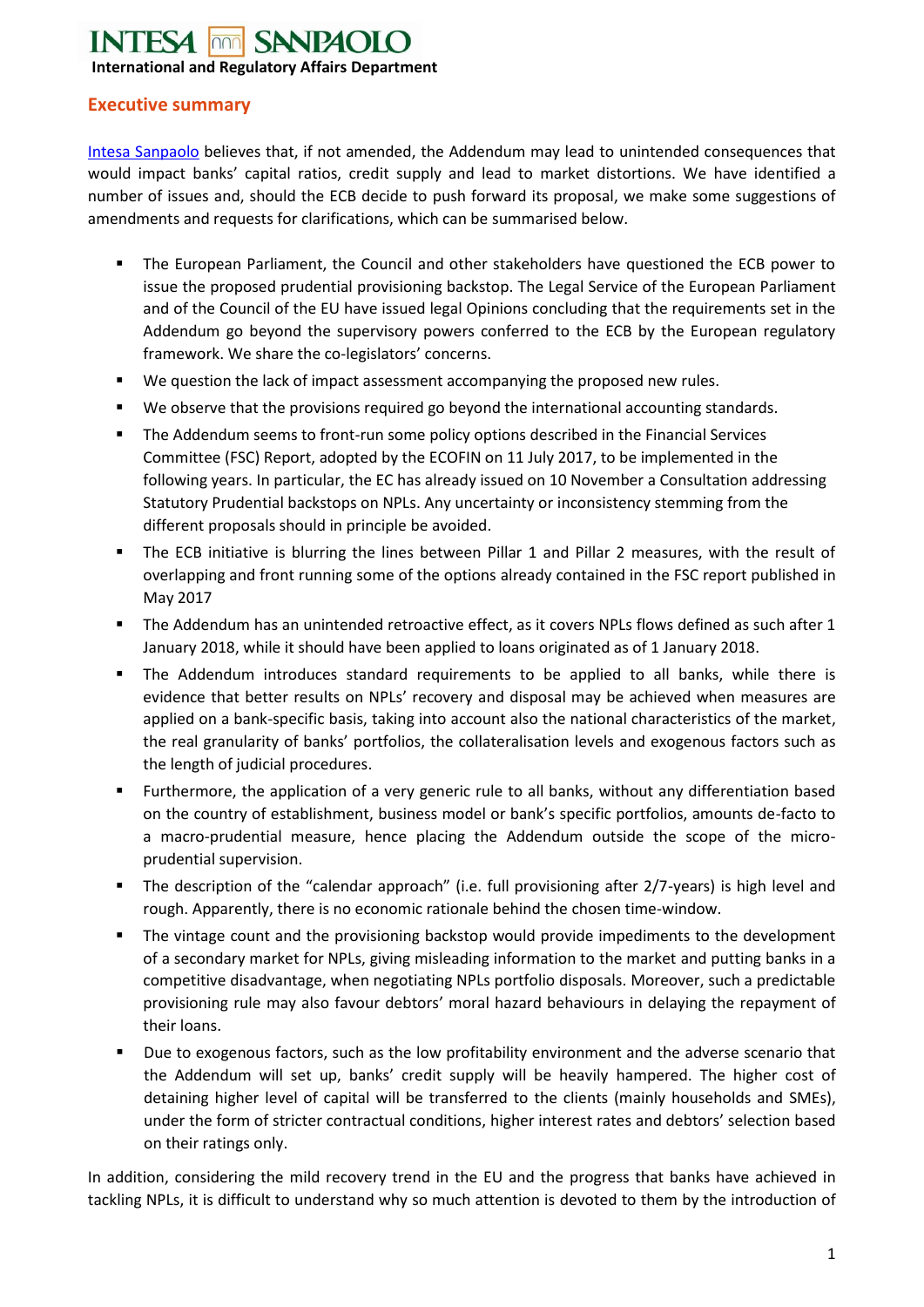#### **INTESA** non **SANPAOLO**

## **International and Regulatory Affairs Department**

more and more intrusive and radical measures, while so little consideration is given to other "legacies" of the crisis (such as derivatives and level 3 assets in general) that – as a matter of fact – seem to have a higher disruptive potential impact on banks' capital adequacy, in the case of a new unexpected shock.

We understand that some concerns that have been raised by MEPs during the hearing in the EP will be considered by the SSM, notably the possible delay of the entry into force of the Addendum and the clarification that the requirements set in the Addendum are Pillar 2 measures. We invite the SSM to launch a new consultation on the amended Addendum, according to the better regulation principles, that should also take into account the European Commission's proposed approach of the Statutory Prudential Backstops.

## <span id="page-7-0"></span>**General comments**

We welcome the European Institutions' commitment in reducing risks and developing more integrated financial markets with the objective of completing the Banking Union and enhancing the EU economic recovery.

The ECB has published on 4<sup>th</sup> October a consultation on the "Addendum to the ECB Guidance to banks on non-performing loans: prudential provisioning backstop for non-performing exposures" (the "Addendum").

The average weighted NPL ratio in the EU remains high by historical standards. However, the burdensome legacy of the NPLs is only one of the risks still affecting the stability of the EU financial system and material improvements can be seen compared to the past.

There are a number of other "legacies" originated through the crisis that still affect many banks and that make the financial system more vulnerable to a potential future crisis. Among these "legacies" it is worth mentioning:

- level 3 assets that several banks in the Euro area still have on their balance sheets in a significant amount;
- matched books of derivatives that are not cleared through central clearing counterparties and therefore expose banks to significant counterparty risk in the case of very high volatility of the markets;
- repossessed assets, that banks in some jurisdictions have obtained in the process of managing their NPLs;
- **•** business lines developed before the crisis that generate excessive leverage on some banks balance sheets.

It is remarkable that while several measures have been successfully put in place to tackle the stock of NPLs<sup>1</sup> and to prevent the build-up of new NPLs on banks' balance sheets, the above "legacies" are far from entering in the policy makers' discussions.

Further measures to tackle NPLs have been approved by the ECOFIN Council in July 2017. We support the comprehensive approach adopted by the European Institutions on NPLs, in particular the proposal of developing secondary markets for NPLs, also by fostering securitisation transactions.

Banks as well have already undertaken important measures to reduce NPLs and good results have been achieved (currently NPLs at EU level are well below the € 1tn threshold), whilst new credit to the real economy has finally re-started. In particular, Italian banks in 2017 have deconsolidated so far a total amount of € 65bn of NPLs. Taking into account also the planned transactions, that amount would raise to €100bn, i.e. 30% of total NPLs.

<sup>1</sup>  $^1$  Relevant statistics have shown a NPLs ratio in the EU decreasing by 30 bps to 4.5% (Q2 2017) and reaching its lowest level since 4Q2014. (EBA Dashboard, 2Q 2017, 5 October 2017)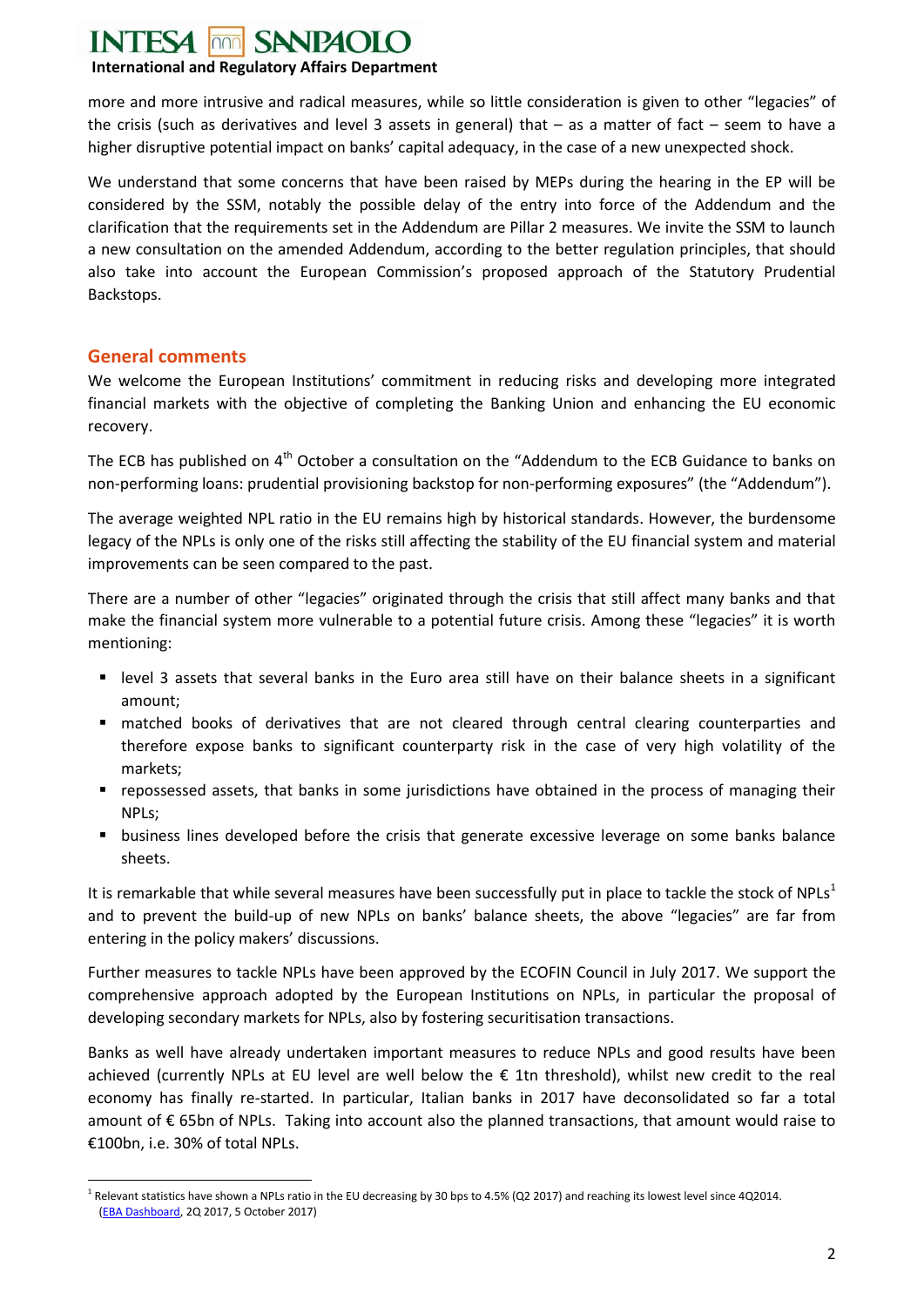### **INTESA SANPAOLO**

## **International and Regulatory Affairs Department**

Therefore, we strongly believe that further prudential and supervisory requirements should be carefully considered and be set only after a thorough impact assessment, which should consider also the risk reduction measures that are expected to come into force soon.

The Addendum proposes automatic provisioning on NPLs. The ECB justifies the new requirements by stating that they *"serve to strengthen the balance sheet of banks enabling them to (re)focus on their core business, most notably lending to the economy"*. We do not share this reading of the NPLs' issue, as no robust statistical evidence supports this theory. As a matter of fact, we are convinced that the measures – if applied as proposed in the Addendum – would lead to a significant decrease in the amount of lending (especially unsecured lending to SMEs).

In fact, a paper published in March 2017 by the Bank of Italy<sup>2</sup> presents a study on the influence of nonperforming loans (NPLs) on the supply of bank credit to non-financial firms in Italy between 2008 and 2015, based also on the 2014 Asset Quality Review (AQR) results. The main findings contradict the ECB's theory, showing that there is a negative correlation between the NPLs ratios and credit growth. According to the study, banks' lending behaviour is instead affected by macro-economic conditions affecting firms' demand for credit and driven by other firm-related factors.

Moreover, there is evidence that variations in the NPL ratios as in the 8 years' time window analysed were largely driven by cyclical phenomena rather than by bank-specific shocks. Bank-related factors that may influence credit supply appear to be capital ratios and bank size rather than NPLs. Any policy measure that would negatively impact capital ratios, such as the forced and rushed liquidation of NPLs, may be counterproductive and may contract new lending to the real economy.

Because of their pro-cyclicality, the proposed measures of the Addendum – if not amended - would have the following severe consequences on the lending activity since they will: i) favour the credit extension only to highly rated customers (cherry picking); ii) limit the granting of new credit to households and; iii) in particular entail the application by banks of a maximum plafond of unsecured lending to SMEs, due to the extremely punitive capital charge that would emerge on this kind of credit exposures in the case of a unexpected reversal of the credit cycle; iv) lead banks to transfer the higher costs imposed by the ECB's system of provisioning to their clients through a general increase in interest rates paid by relative lowrating clients (i.e. households and SMEs).

Accelerating the NPLs automatic provisioning can also have unintended negative consequences on the functioning of the nascent NPLs secondary markets. The representation made of NPLs values in the balance sheets would be clearly misleading. Moreover, the risk is that banks would be indirectly forced to dismiss their NPLs portfolio with urgency at some precise dates, which will allow buyers to impose to the seller discounted prices. To this respect, we would like to recall the Council conclusions about the Action Plan to tackle NPLs in Europe, published on 11<sup>th</sup> July 2017, which clearly set the objective of "(...) avoiding the *disruptive effect of [NPL] fire sales*".

In fact, on one hand, investors' would gain from their speculative behaviour and, at the same time debtors are likely to put in place moral hazard practices to delay on purpose their reimbursements till the bank adopts a 100% provisioning; on the other hand, banks would obtain a minimum recovery amount from assets that are instead still valuable.

Finally, we would like to point out that the Addendum explicitly excludes foreclosed assets from its scope. In recent years, the consideration of such collateral within the remit of NPLs reduction in Europe has been to some extent different. Therefore, it must be made clear that, when introducing new rules on the

 $\overline{a}$ <sup>2</sup> http://www.bancaditalia.it/pubblicazioni/qef/2017-0374/QEF 374.pdf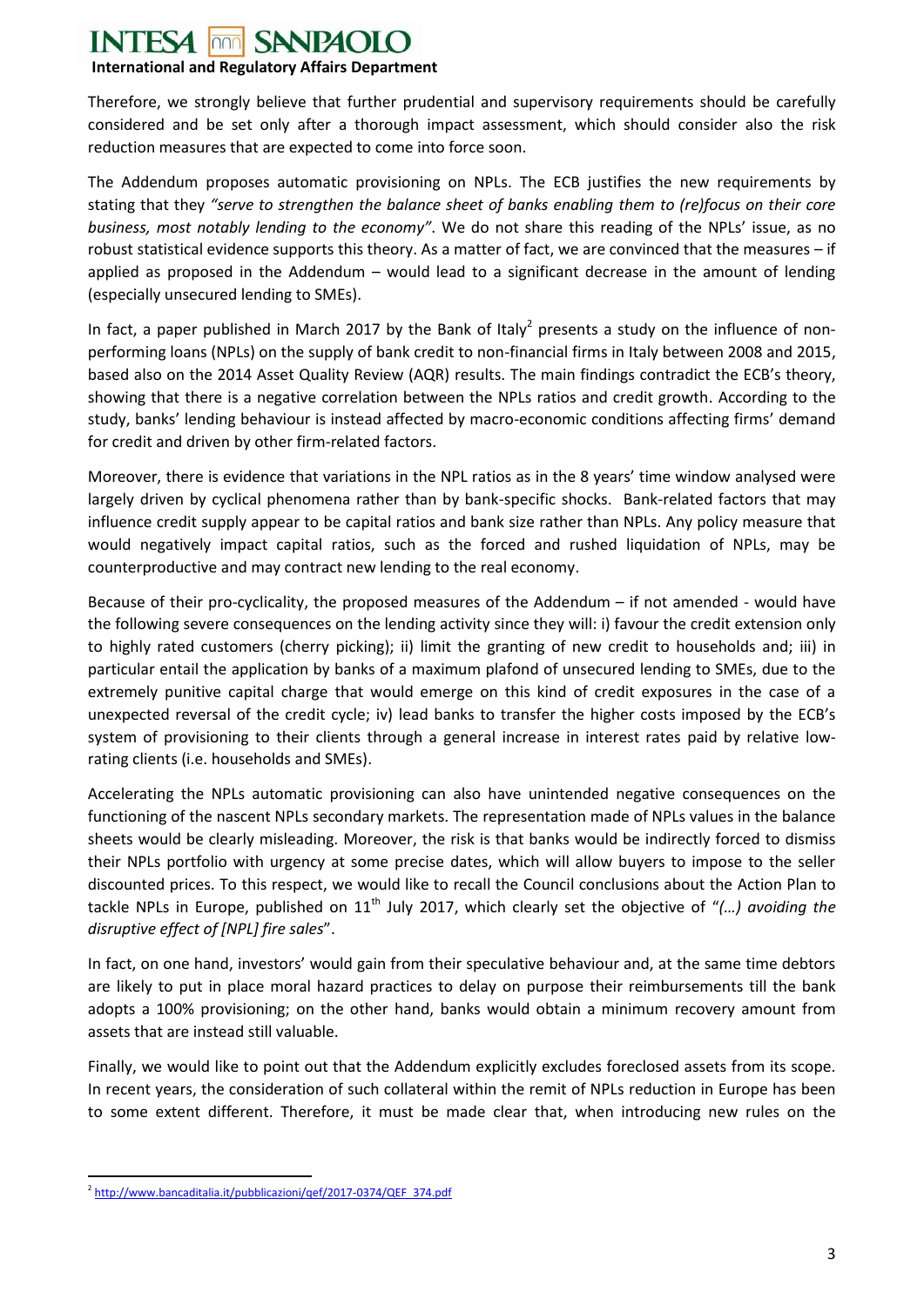#### **INTESA** non **SANPAOLO**

## **International and Regulatory Affairs Department**

treatment of NPLs, EU institutions should ensure a level playing field and avoid asymmetrical treatments of financial institutions of different countries.

## <span id="page-9-0"></span>**Part I – Main issues raised by the Addendum**

### <span id="page-9-1"></span>*Overlapping of supervisory and legislative powers*

The financial services industry and some national and European institutions have questioned the ECB powers to issue the Addendum to the ECB Guidance on NPLs. Such an approach can potentially lead to inter-institutional conflicts.

We believe that if the co-legislators have felt the urgency of publicly stating that their prerogatives should be preserved<sup>3</sup> and have requested to investigate whether the new ECB requirements fall within the SSM prerogatives, any measure, which may conflict with the Capital Requirements Regulation (CRR) or modify it, has to be approved by the European co-legislators and not being adopted by the Supervisor.

In fact, according to the Opinions of the European Parliament's and Council Legal Services, the current drafting of the Addendum set up binding rules of general scope for all banks, which do not fall among the competences of the SSM. Moreover, banks in order to satisfy supervisory expectations, are required to go beyond the current applicable framework (e.g. by the compulsory use of Art.3 of the CRR, which instead is an option for banks).

## <span id="page-9-2"></span>*The comply or explain approach*

The Addendum adopts the "*comply or explain*" approach, i.e. any derogation from the provisioning measures set by the ECB should be explained by the relevant bank. Any decision for not applying the automatic thresholds (which may lead to important balance sheet adjustments and impact both income and dividends) should be taken by banks' boards, instead of being the responsibility of the supervisor evaluating the risk provisioning policy of the supervised bank, within the SREP process at the end of which capital add-ons in the Pillar 2 can be required if it is deemed that risks are not adequately provisioned.

By introducing a de facto binding obligation on banks, that goes beyond what is being provided by the CRR, we respectfully believe that the ECB has overstepped the remit of its powers and entered into the colegislators' one.

To this regard we understand the SSM has publicly acknowledged that a *comply-or-explain* approach may not be the right instrument to address such an issue.

## <span id="page-9-3"></span>*Front-running of other policy initiatives on NPLs*

The ECB had recently published the Guidance on NPLs management (March 2017), introducing a number of organisational measures. It is worth considering that the JSTs are still assessing banks' compliance with the Guidance and their NPLs disposal plans, while whether they are sufficient and successful will be assessed in the near future. Therefore, we do not see the urgency of adding new measures, while banks are still putting in place their new organisational structures and operational procedures. The SSM does not seem to consider the progress that has been reached so far and will further be made on reducing the NPLs level, together with the effects of the policy initiatives already in place.

The Addendum is also front running, without any coordination with the other European Institutions and taking into account policy measures already in the pipeline at EU level. Upon request of the ECOFIN, the Commission has launched on 10 November a consultation on Statutory Prudential Backstops on NPLs, while the ECB Addendum aims at adopting similar requirements as of 1 January 2018, with a high risk of

**<sup>.</sup>** <sup>3</sup>http://www.politico.eu/wp-content/uploads/2017/10/Letter-to-President-Draghi.pdf?utm\_source=POLITICO.EU&utm\_campaign=2ba4af77f0-EMAIL CAMPAIGN 2017 10 10&utm medium=email&utm term=0 10959edeb5-2ba4af77f0-189768153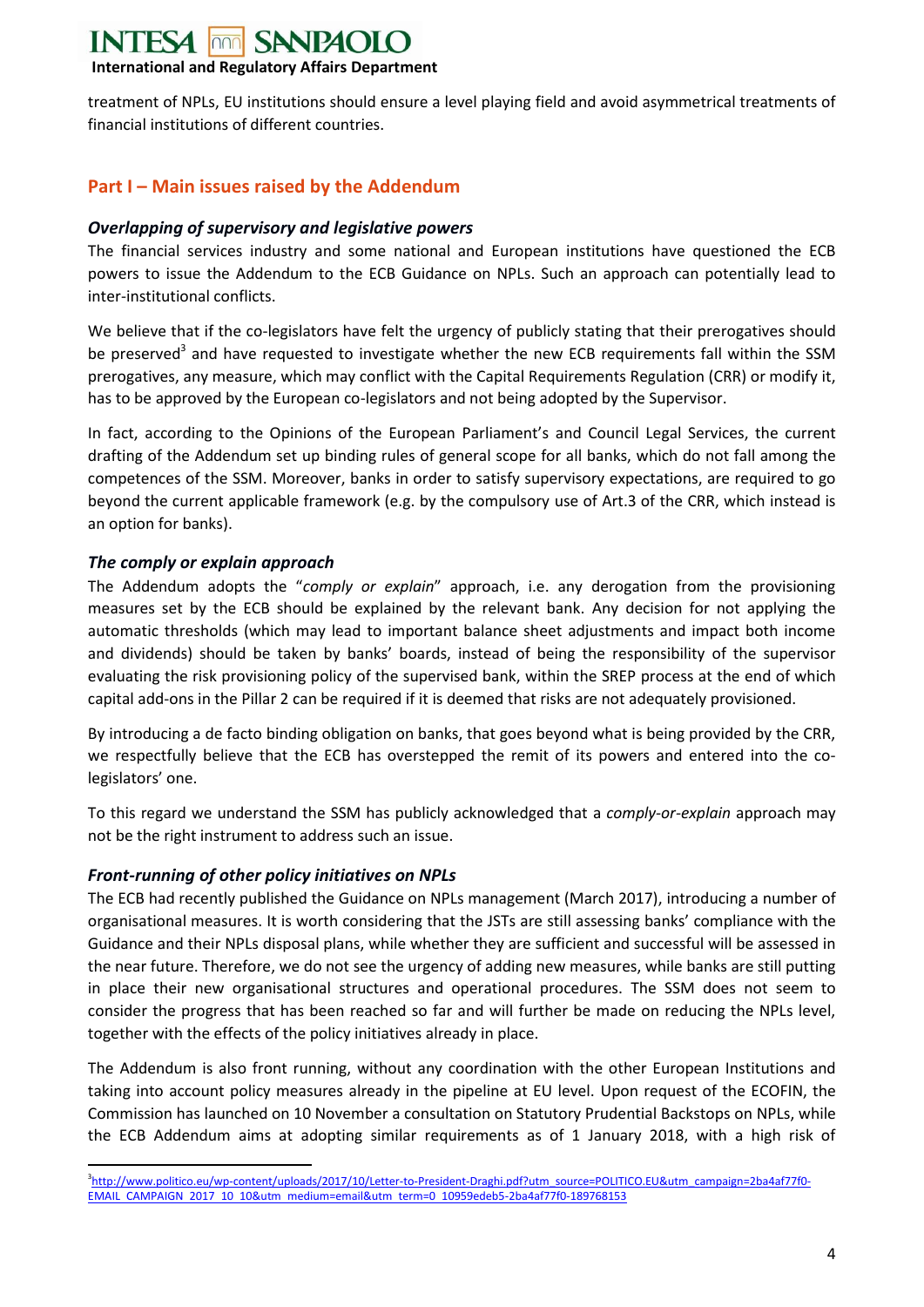#### **SANPAOLO INTESA**  $\overline{\text{non}}$

## **International and Regulatory Affairs Department**

overlapping requirements and uncertainty in provisioning policies. Concerning the 1 January 2018 date foreseen by the SSM, we understand from the public EP hearing that such date may be reconsidered.

In this respect, please note that the wording of the FSC report (31 May 2017) is itself proving the ECB's front running. In fact, the report explores a series of policy options that may be put forward by the European Institutions to tackle NPLs, specifying that the SSM is in charge of setting micro-prudential measures, asking for Pillar 2 adjustments. Any macro-prudential power to be granted in the future to the SSM (e.g. specific provisioning quantitative targets) would be subject to amendments to Art.104 of the CRD IV, i.e. by a Level 1 legislative procedure. It is notable that the CRD IV revision is ongoing and no amendment has been tabled so far with this regard.

Moreover, the FSC report includes the possibility of providing banking Supervisors with accounting supervisory powers, but it also specifies that:

- this approach would entail a radical change in the current European framework;
- **the supplementary powers would be subject to a specific mandate;**
- this approach is not recommended at this stage.

## <span id="page-10-0"></span>*Automatic and standardised levels of provisioning*

Automatic and standardised levels of provisioning to be applied to all institutions (i.e. not considering either the specificity of each loan and collateral, or the reference market or the jurisdiction) simply does not take into account the functioning of the recovery process, which often goes beyond the 2/7-years period foreseen by ECB.

The ECB does not provide any details on the procedure followed for setting the 2/7 years calendar period and, according to the relevant literature, there is no evidence that unsecured and secured exposures are, respectively not recoverable after such time has elapsed. In order to set a sound and prudent provisioning, the recoverable value of collateral and foreclosable assets should be taken into account. For instance, Bank of Italy's statistics<sup>4</sup> show that the average recovery on unsecured loans in Italy is 29% and on secured loans 45%: a 100% compulsory provisioning is therefore non evidence-based, thus inadequate.

A null recovery is too much conservative. Even in the case of NPL sales, a number of market transactions have been registered in the recent past and in all cases the value of portfolios of secured credits resulted significantly higher to the zero proposed in the Addendum, with minimum values of 20 cents. Even in the case of unsecured portfolios the sale value resulted higher by a few percentage points with values reaching as high as 10-15% on some portfolios.

Furthermore, it should be underlined that the empirical evidence observed in the internal models for Loss Given Default (LGD) which are validated by the Supervisory Authorities, is significantly different from the parameters proposed in the Addendum. In particular, it is best practice to define an incomplete workout, that is the period beyond which for the purposes of LGD the positions are considered closed and so included in the determination of the RWA of credit risk, even when the legal process in still underway. The definition of such a cut-off is determined by the recoverable cash flows.

## *Procyclicality of the Addendum*

It should be emphasized that in our opinion the measure presents risks of a pronounced pro-cyclicality. The measure would be in addition to the effects of the entry into force of IFRS9, itself also pro-cyclical. Although, whereas the new accounting standard has the purpose of anticipating the effects of value adjustments on loans in the phase immediately prior to a recession, the Addendum would necessitate a capital increase by the banks in case of a significant increase in new flows of NPLs. Furthermore, this need would probably emerge at the deepest point of any crisis (for unsecured loans 2 years after their classification as an NPL). Therefore, an impact assessment on the stability of the European financial system

**<sup>.</sup>** 4 https://www.bancaditalia.it/pubblicazioni/note-stabilita/2017-0007/en\_Note\_di\_stabilita\_finanziaria\_e\_vigilanza\_N.\_7.PDF?language\_id=1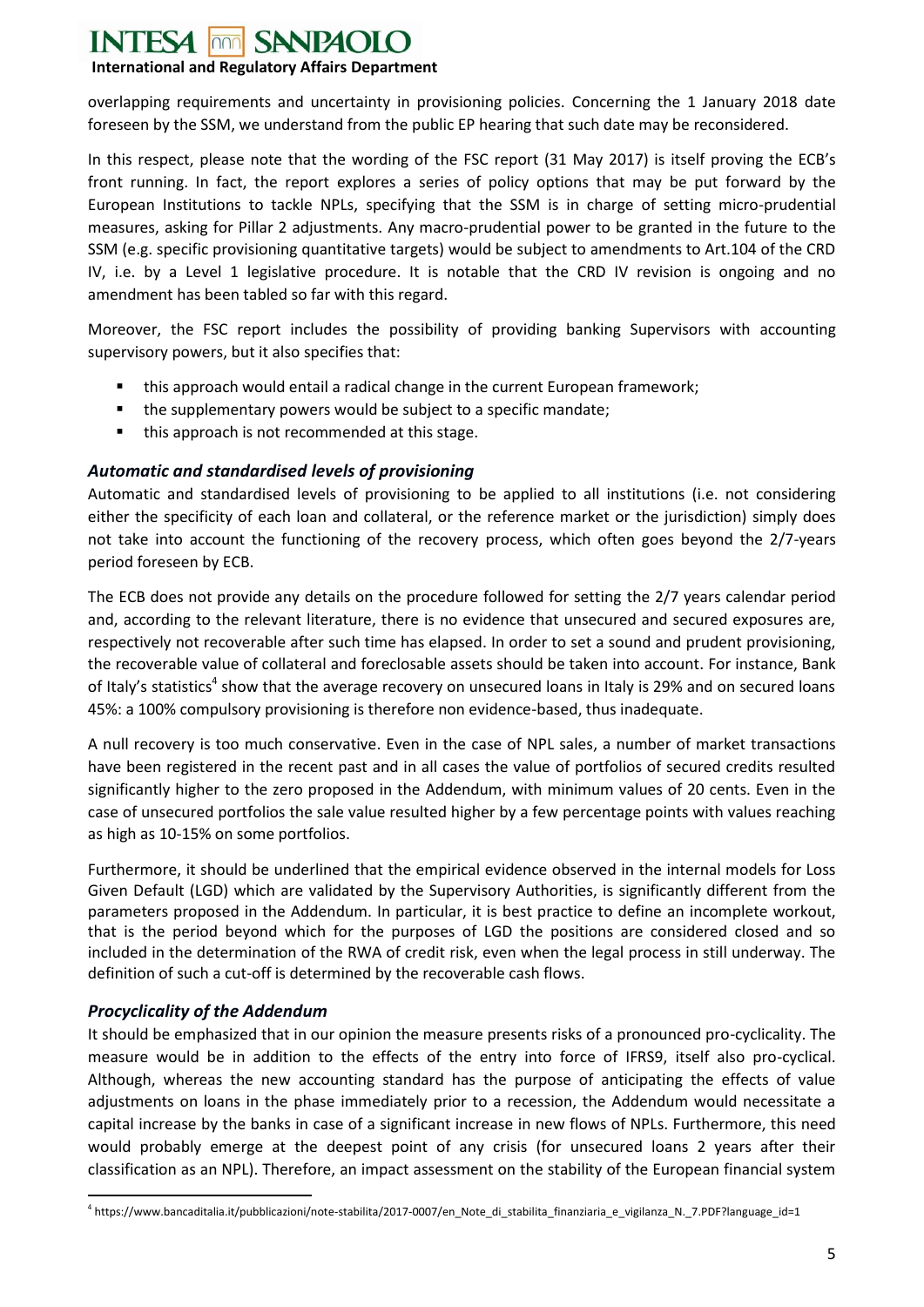#### **INTESA**  $\overline{\text{non}}$ **SANPAOLO**

## **International and Regulatory Affairs Department**

and on the real economy in a scenario of a global European recession should be conducted. Moreover, the possibility of suspending the measure during a recessionary phase should be considered and included in the final document, in order to dampen its pro-cyclicality. With this proposed amendment, the measure would have on the contrary a function of a counter-cyclical capital buffer.

## <span id="page-11-0"></span>*Deviation from accounting standards*

As it has also been recognised by the ECB, the draft document might require deviations from the accounting system adopted, also considering the newly entry into force of IFRS 9 and the nonharmonisation of individual accounting principles adopted at individual level in different jurisdictions. However, the ECB itself, in Par.1 of the Addendum, notes that the existing accounting system should be respected in applying the provisions contained in the Addendum. This approach is contradictory and creates confusion.

In particular, banks' balance sheets would contain information on provisioning practices that would be – in many cases–not consistent with the real expected collections.

In addition, should the ECB approach not be revised, all accounting accuracy on recovery expectations will be disregarded and misleading representations would be given to the market on the value of the bank loan portfolios.

## <span id="page-11-1"></span>**Part II – Technical aspects**

## <span id="page-11-2"></span>*Scope of application*

The ECB states that the Addendum is applicable to the NPLs classified as such from January 2018, date of application of the new provisioning measures. While the ECB believes that the new provisions would not be retroactive, de facto the new requirements are affecting that part of end-2017 performing loans, which is likely to be classified as non-performing at the beginning of 2018.

It has been publicly stated by distinguished members of the ECB Governing Council that the Addendum should target new loans. However, if this is the purpose, the text of the Addendum should be modified.

In addition, considering that the Consultation is closing at the end of 2017 and the Addendum is expected to come into force right after its publication, banks would have a limited range of possible urgent actions to put in place in order to mitigate the impact, as no phase-in is provided.

We strongly disagree with such an approach and in this respect we would have expected, for clarity, any new provisioning rule to be applied to new loans, i.e. granted after 1 January 2018, in line with the Action Plan on NPLs approved by the July ECOFIN.

We also question the consistency between these proposed rules of the SSM and any possible future regulation to be introduced by the co-legislators (which, as per the Council's explicit mandate, addresses newly granted loans only and not "new NPLs"). In particular, the EC has issued a Consultation on Statutory Prudential Backstops on 10 November mentioning possible Pillar 1 measures on new granted loans. Any uncertainty or possible inconsistency between different sets of measures addressing the same issue should be avoided.

## <span id="page-11-3"></span>*Future treatment of NPLs stocks*

The ECB has announced that by the end of the first quarter of 2018 it will present its consideration of further policies to address the existing stock of NPLs, including appropriate transitional arrangements.

We strongly disagree with the SSM approach, since reference to future measures on existing stocks is causing uncertainty in the market, as witnessed by the strong volatility on banks' stock prices after the publication of the Consultation Paper.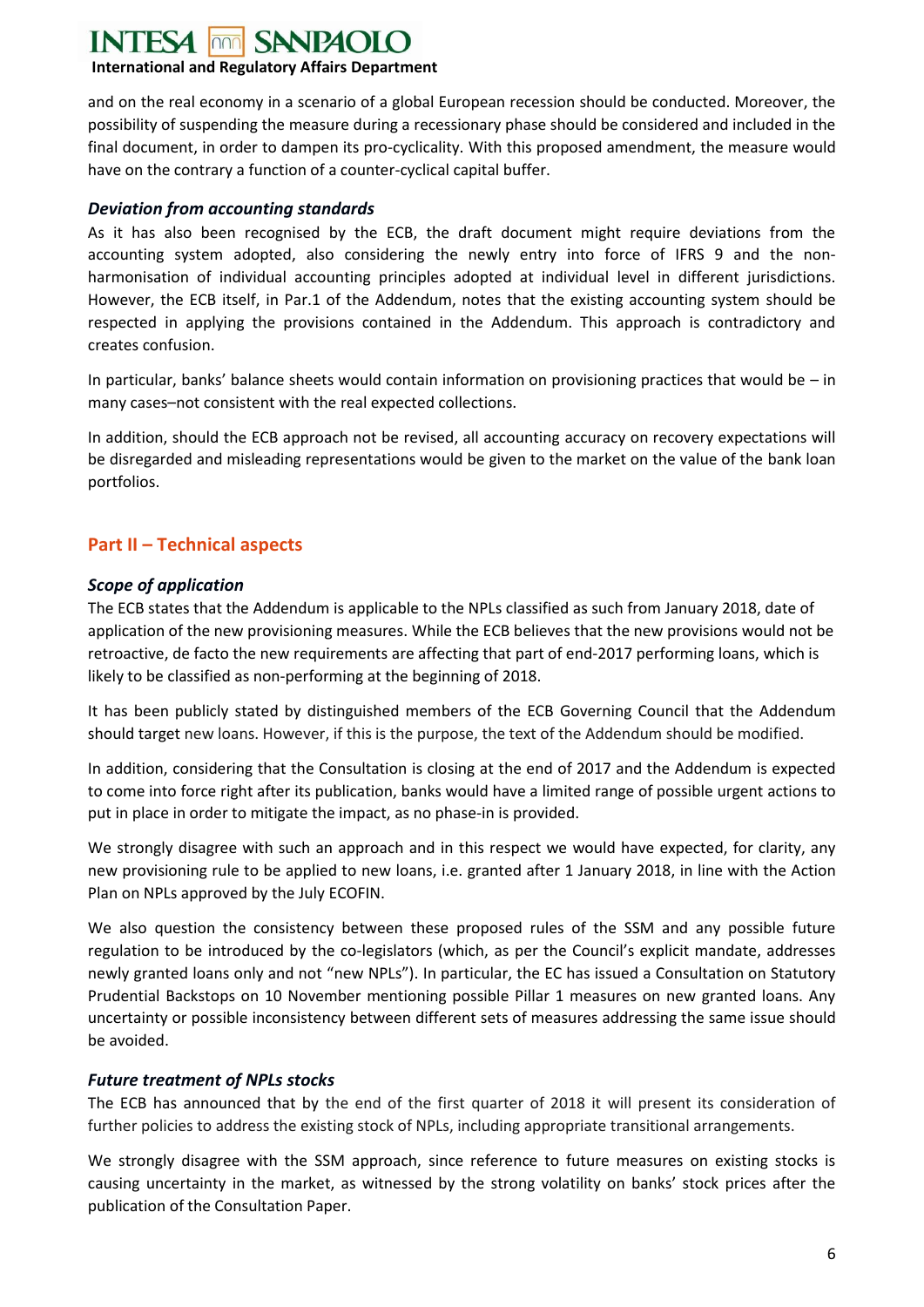### **INTESA FOR SANPAOLO**

## **International and Regulatory Affairs Department**

Moreover, as stated in the previous paragraph, the Addendum would have already unintended consequences on the current stock of loans (i.e. now performing and becoming NPL as of January 2018).

## <span id="page-12-0"></span>*Bank-specific approach instead of standardisation*

We disagree with the automatic application of a prudential provisioning backstop after a predetermined period of time has elapsed. In our view, the assessment by the supervisor of the adequate provisioning against risks should remain part of the SREP and any request to increase the coverage of risks should fall within the Pillar 2 remit and within the limits of the applicable accounting standards.

Adequate consideration of the execution of the NPL reduction plans – submitted and approved by the supervisor - should also be paid. Some banks are in fact in the process of modifying their internal plans and organisational structures according to the ECB Guidelines of March 2017.

The proposed automatic backstop is a raw measure that fails to consider the NPLs reduction measures undertaken by banks according to the SSM Guidance. For instance, according to a study conducted by Bank of Italy<sup>5</sup>, recovery rates for bad loans differ from bank to bank and recoveries for positions closed following standard work-out procedures are significantly higher than those recorded for positions sold. This evidence allows for concluding that a bank specific approach is the most efficient and managing bad loans internally (or through specialised external servicers), would lead to better recovery results according to the Guidelines already published by the ECB.

We also underline that as from next year the ECB will have further instruments to monitor the level of provisioning, for instance the Anacredit database will be available to the ECB as of the 30 June 2018. Given that Anacredit will provide the Supervisor with information not only by client but also by credit exposure, the benchmarking of provisions would be an easier exercise. As a consequence, under its Pillar 2 powers, the ECB would address effectively unsatisfactory provisioning cases, without the need of any Pillar 1 measures.

## <span id="page-12-1"></span>*Clustering of NPLs*

 $\overline{a}$ 

The proposal to cluster NPLs into two groups, secured and unsecured loans, is ill-conceived. This rough separation is not sufficiently granular to reflect the variation in recovery rates due to a number of factors, among them, the structure of banks' portfolios.

In the secured cluster, mortgage loans could be distinguished into residential and commercial loans, where among the latter it would be advisable to have a different approach for commercial and industrial real estate. In the unsecured cluster, it would be advisable to provide a different approach for different types of loans, such as to SMEs and consumer credit.

Moreover, clarification is sought on the functioning of the blended approach proposed by the ECB for partially secured exposures, as the Addendum lacks technical details for this cluster, but most of all, may lead to different treatment of similar assets.

After an accurate assessment of European lending markets, any back-stop to be introduced should be a function of the recovery curve of each asset class and geographical region.

## <span id="page-12-2"></span>*Scope of geographic application of the Addendum*

The proposed measures are addressed to directly supervised credit institutions based within the Euro area. By front-running forthcoming measures currently being considered by the European Commission that would cover the whole EU area, the SSM is fragmenting the Single Market, thus creating an unlevel playing field between Euro area and non-Euro area banks. We do not support such an approach.

<sup>&</sup>lt;sup>5</sup> http://www.bancaditalia.it/pubblicazioni/note-stabilita/2017-0007/en Note di stabilita finanziaria e vigilanza N. 7.PDF?language id=1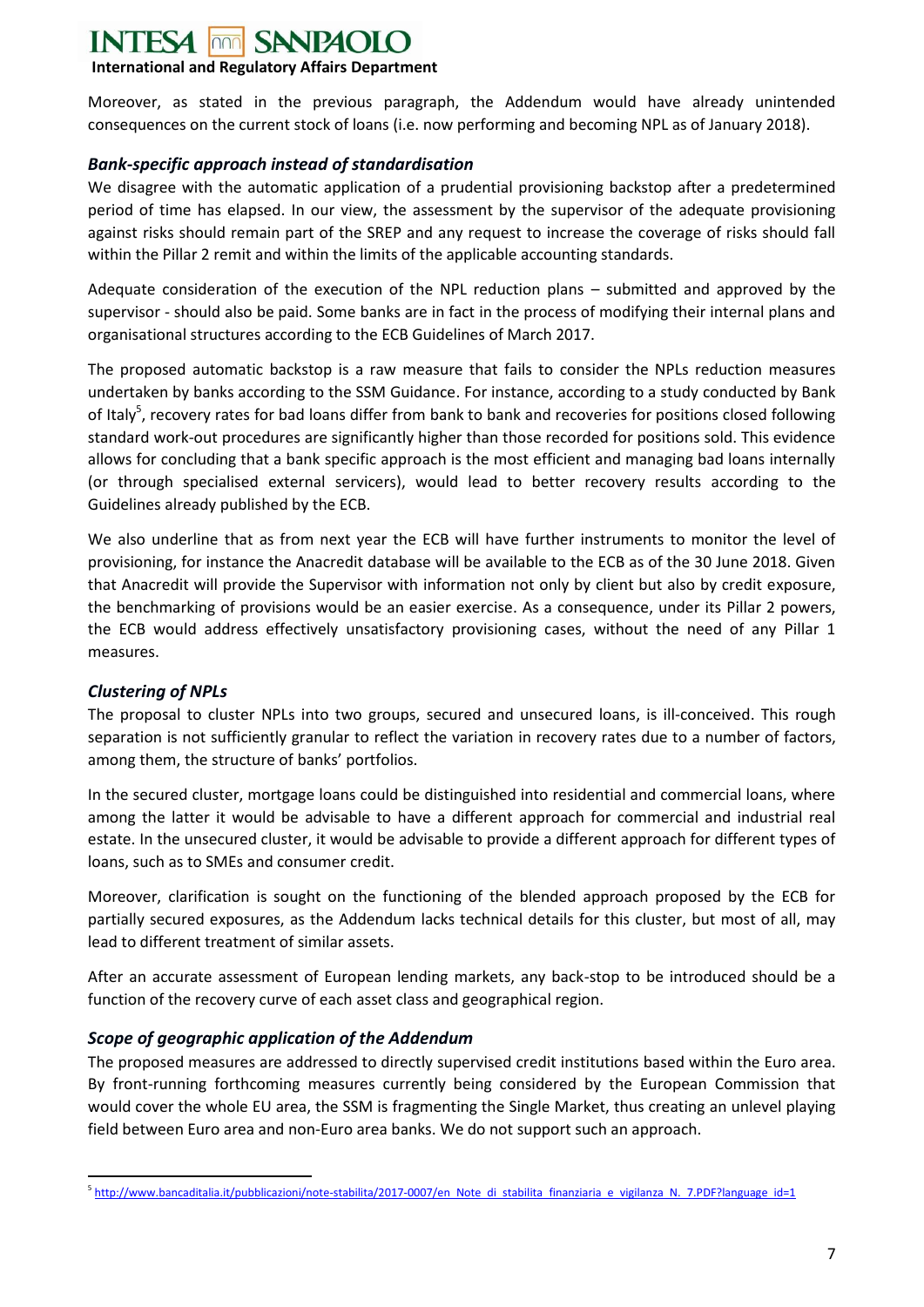# **INTESA FOR SANPAOIO**

## **International and Regulatory Affairs Department**

We would also like to have clarification about the application of the Addendum to banking groups - that have the SSM as a consolidating supervisor - with subsidiaries in jurisdictions outside the Euro area and outside the European Union.

## <span id="page-13-0"></span>*Definition of NPEs subject to the vintage count*

According to the ECB, the classification of NPEs adopted in the Addendum is aligned with the EBA's definition of NPLs (EBA ITS/2013/03) and applies the same treatment to positions classified as "unlikely to pay" (UTP) and "past due".

Firstly, it has not been assessed whether it is appropriate to apply the same treatment to unlikely to pay and past due, especially because, as it is, the ECB's proposed treatment could prevent the re-financing of UTP under restructuring. In particular, when credits are still considered past due and UTP (instead of bad loans) a 2 years' time set for the full provisioning for unsecured credits seems not reasonable as during this period, even though the bank puts in place its internal procedures for obtaining reimbursement, it is only the start of a judicial action that will allow the bank to correctly evaluate the possible recovery amount and consequent provisioning.

Secondly, the inclusion of the forborne classification does not seem appropriate, as it contradicts the horizontal nature and flexibility of that definition, making it difficult to manage probation periods and reclassifications from forborne non-performing to performing. We highly recommend excluding forborne from the NPEs classification under the scope of the Addendum.

## <span id="page-13-1"></span>*Impact on the NPLs market and lending*

An automatic calendar provisioning would clearly communicate to the market when banks are supposed to dismiss their NPLs portfolios and an estimation of their value on the balance sheet. Because of the required public disclosure by vintage of NPLs, investors and borrowers will be aware of the bank's provisioning strategy and situation.

This will lead to distortions in the market, as the number of NPL disposals will presumably increase close to the deadline for the 100% provisioning (after 2 and 7 years respectively). The excess of prudential measures will raise market asymmetries, allowing buyers to set a discounted price, as they will be aware of when banks need to dismiss the NPL portfolio. Moreover, it is likely that such provisions would also induce debtors to adopt delaying behaviours which would provide them with more negotiating power toward banks.

An automatic calendar provisioning would also imply capital transfer from banks – that are used to finance economic growth – to private equity funds (i.e. highly speculative investors). Such an approach would not only have a negative impact on growth, but could also be instrumentally used by political movements that are against the EU and the current establishment.

As a consequence, banks will reduce their risk appetite, selecting carefully the borrowers, and worsen the conditions offered to customers, applying for instance higher interest rates in order to cover higher costs of provisioning. Higher interest rates affect recovery rates and may ultimately lead-to a new raise in NPLs stocks.

## <span id="page-13-2"></span>*Functioning of the prudential provisioning backstop*

The ECB does not provide any detailed information on how the calendar and calibration for the backstop have been set (100% provisioning; 2/7-years), which, above all, penalise the granting of unsecured loans, limiting banks' core business. We question both the level of provisioning chosen, the application of the same level to all banks and the time window adopted. The Addendum provisioning would increase volatility of banks' results and pro-cyclicality effects (by a severe provisioning up to 100% during the low part of the cycle and subsequently obtaining capital gains in the recovery period).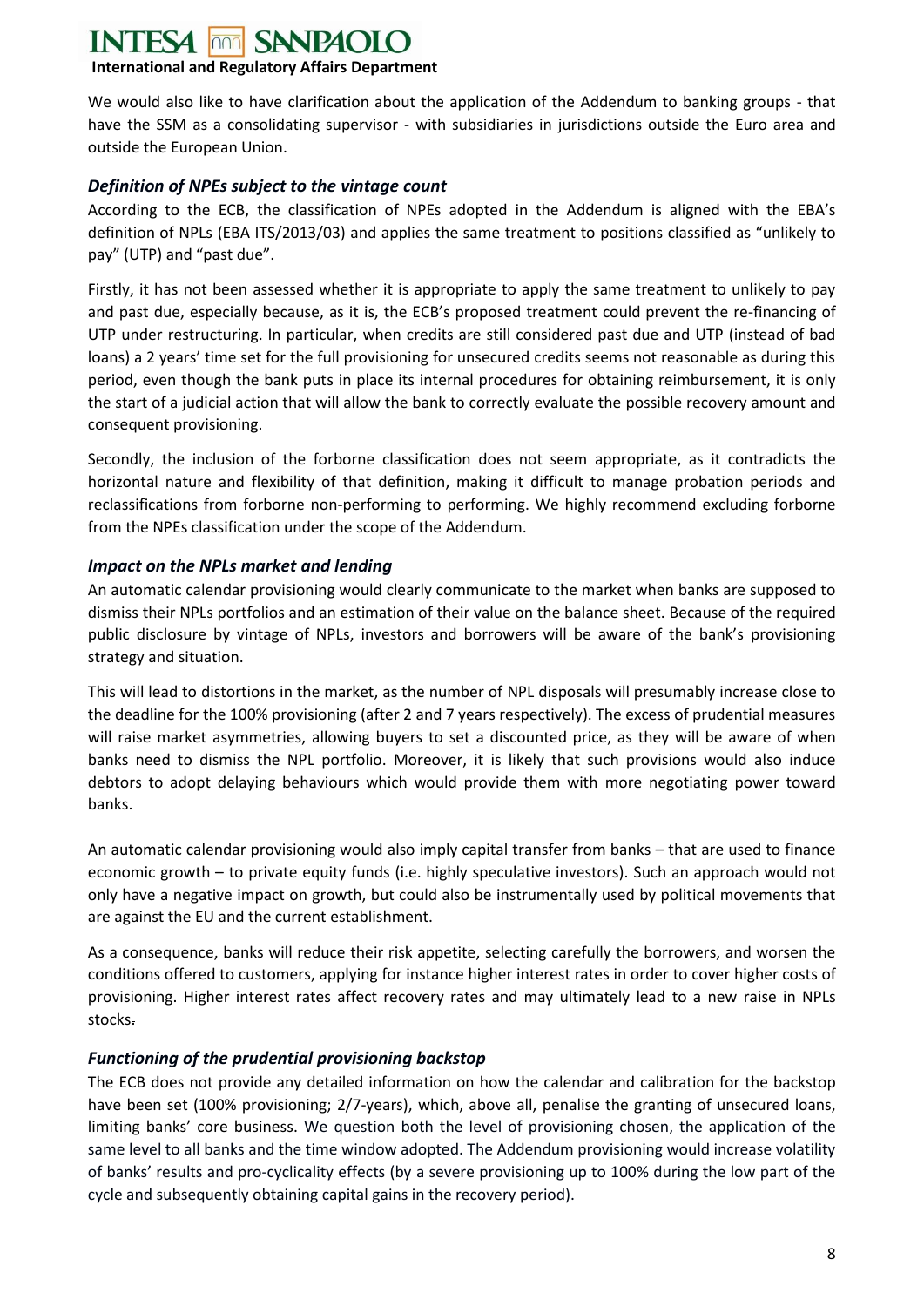#### **INTESA SANPAOLO** non

## **International and Regulatory Affairs Department**

In particular, we do not share the ECB's view that "if collateral has not been realised after a period of several years […] is deemed to be ineffective" (par.4 pag.10), as recoverability is linked to the value of the secured assets and/or of the obligor's enforceable assets. In particular, for secured assets, the length of judicial proceedings does not imply that the collateral will necessarily loose its value over time. Moreover the recovery time would only affect the Net Present Value of the loans also in line with the accounting principles.

Moreover, we do not support the decision of excluding the length of legal proceedings in setting the calendar approach, as banks should not be made accountable for the length of judicial proceedings, on which banks have no grip. Some Member states are currently addressing such problems and the benefit of the reforms adopted will be deployed in the short future. Paradoxically, if the length of judicial proceedings is deemed an irrelevant element for the Supervisor, national legislators could lose interest in such reforms and abandon all the efforts for the adoption and implementation of the necessary measures to shorten the legal procedures.

Should the calendar approach not be revised, at least, derogations from the application of automatic provisioning should be provided by the ECB following the advice of National Competent Authorities (NCAs), whenever any objective analysis undergone by them will provide evidence that the deadlines of 2/7 years are not appropriate considering that those NPLs can be recovered with a shorter or longer time set.

On the calculation of the extra provisioning, the reference made by ECB to the application of the Art.3 of the CRR for calculating banks' supply of provisioning is not clear. In fact, according to the Addendum it seems that the application of Art.3 CRR would be mandatory, while in the FAQ is presented as "alternative", but still imposed by the ECB. Both the interpretations appear to be deviations from the CRR, which accords to banks the option to strengthen their own funds on the basis of their own assessment. This would transform this option in a Pillar 1 requirement set by the ECB, which is not the Competent Authority to do that, as it can only set Pillar 2 add-ons.

Moreover, banks using IRB models – in particular Expected loss best estimates (EL<sub>BE</sub>) for the defaulted exposure in accordance with Article  $181(1)(h)$ of the CRR – would be penalized by a double counting on NPLs, in terms of capital requirements, as defaulted assets are already considered in the RWA calculation. More specifically, it should be made clear that any request of deduction from own funds according to Article 3 CRR to fulfill the backstop proposed in the Addendum should also consider the negative amounts resulting from the calculation of expected loss laid down in Articles 158 and 159 CRR ("regulatory expected loss shortfall") and the capital requirement deriving from RWA calculations for defaulted exposures. Should this not be the case, there would be a double impact on CET 1 deductions resulting from the same NPE.

## <span id="page-14-0"></span>*Tax considerations*

On the functioning of the prudential provisioning backstop, we believe that it should be taken into account that banks obtain a fiscal deduction from the taxable income, while banks applying Art. 3 of the CRR for their deduction do not.

Therefore, a mechanism that would ensure the same tax treatment of provisions calculated for accounting purposes should be introduced to avoid further impact on banks' own funds and maintain the level playing field.

Without the above adjustment, if it is required to fill the provisioning gap with a 100% bank supply with a deduction from CET 1, without any tax benefit, the final impact on CET 1 would exceed that obtained from the adoption of 100% provisions in the profit and loss. As a result, a differential treatment would be applied to banks that cannot register sufficient accounting provisions versus those that do not have this limitation.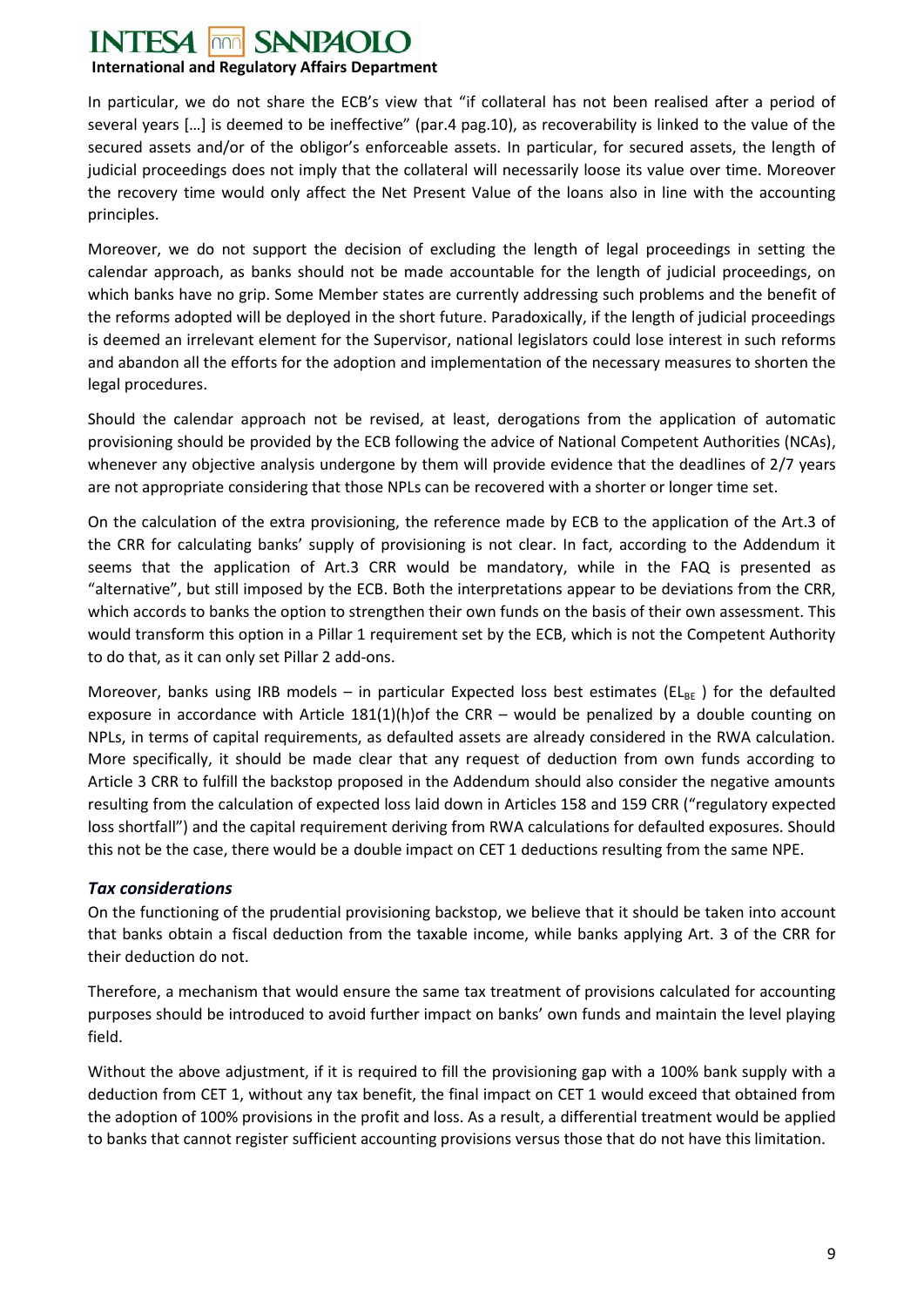### **INTESA SANPAOLO**

## **International and Regulatory Affairs Department**

In addition, the national tax authorities, whenever stating that the compulsory provisions may differ from the actual loss estimates according to banks' assessment, could advocate the right to challenge any such tax deduction.

## <span id="page-15-0"></span>*Accounting issues and interaction with IFRS 9 provisioning*

The proposed system not only goes beyond the accounting principles (as the ECB recognizes throughout the document), but also it is not in line with international accounting principles and those applied at individual level. The European Commission itself, in the Communication on Completing the Banking Union<sup>6</sup> published on 11 October, has clearly stated that the Supervisor can influence a bank's provisioning level:

"*Within the limits of the applicable accounting framework and to apply the necessary adjustments (deductions and similar treatments) in case, for example, accounting provisioning is not sufficient from a supervisory perspective."*

Therefore, we urge the SSM to reassess the applicability of the Addendum, setting the level of provisioning on a case-by-case basis, in line with the accounting principles.

Considering the entry into force of IFRS 9, replacing IAS 39 as of 1 January 2018, the EBA has estimated that:

*"The increase of provisions is on average 13% compared to the current levels of provisions under IAS 39. The Common Equity Tier 1 (CET1) ratios are expected to decrease on average by up to 45 basis points (bps). Smaller banks, which mainly use the Standardised Approach (SA) for measuring credit risk, estimated a larger impact on own funds ratios than larger banks of the sample."<sup>7</sup>*

The impact on CET 1 is due to the First Time Adoption (FTA) of IFRS 9, especially because of the calculation of "lifetime expected credit losses" for assets that have had a significant increase in credit risk since their initial recognition, but that do not have objective evidence of impairment.

The European Institutions have publicly remarked the pro-cyclicality of IFRS 9 on the economy and the resulting high level of provisioning required. For this reason, the impact of IFRS 9 on the CET 1 will be partially mitigated by the transitional arrangement inserted in the revised CRR, which co-legislators adopted by a fast track procedure and are entering into force 1 January 2018. Nevertheless, the final legislative text hasn't been approved yet, and the phased-in impact on CET 1 depends on the compromise that will be agreed by co-legislators.

The provisioning system set by the ECB will amplify the pro-cyclicality, which is in contrast with the purpose of the NPLs disposal that has the final objective of revamping the EU economy. In fact, the own funds ratios will be affected not only by the IFRS 9 FTA, but also from what is being required by the Addendum for NPLs, which does not introduce any mitigation system. As a consequence, banks' will face a material decrease of own funds.

Furthermore, the application of the prudential provisioning pursuant to Art.3 of the CRR shall be computed in the own funds' calculation up to the limit of 0,6% pursuant to Art.62 (d) and consistently with Arts. 158 and 159 of the CRR, i.e. it should be considered as an increase of the accounting provision when it is compared to the prudential provision in order to determine the excess/shortfall. The prudential provisioning must therefore be considered as any other own funds reduction related to NPLs exposures.

Lastly, while the classification of loans between secured vs unsecured proposed in the Addendum for provisioning backstop purposes is based on the prudential eligible forms of credit risk mitigation pursuant

**.** 

<sup>6</sup> https://ec.europa.eu/info/publications/171011-communication-banking-union en

<sup>&</sup>lt;sup>7</sup> https://www.eba.europa.eu/-/eba-updates-on-the-impact-of-ifrs-9-on-banks-across-the-eu-and-highlights-current-implementation-issues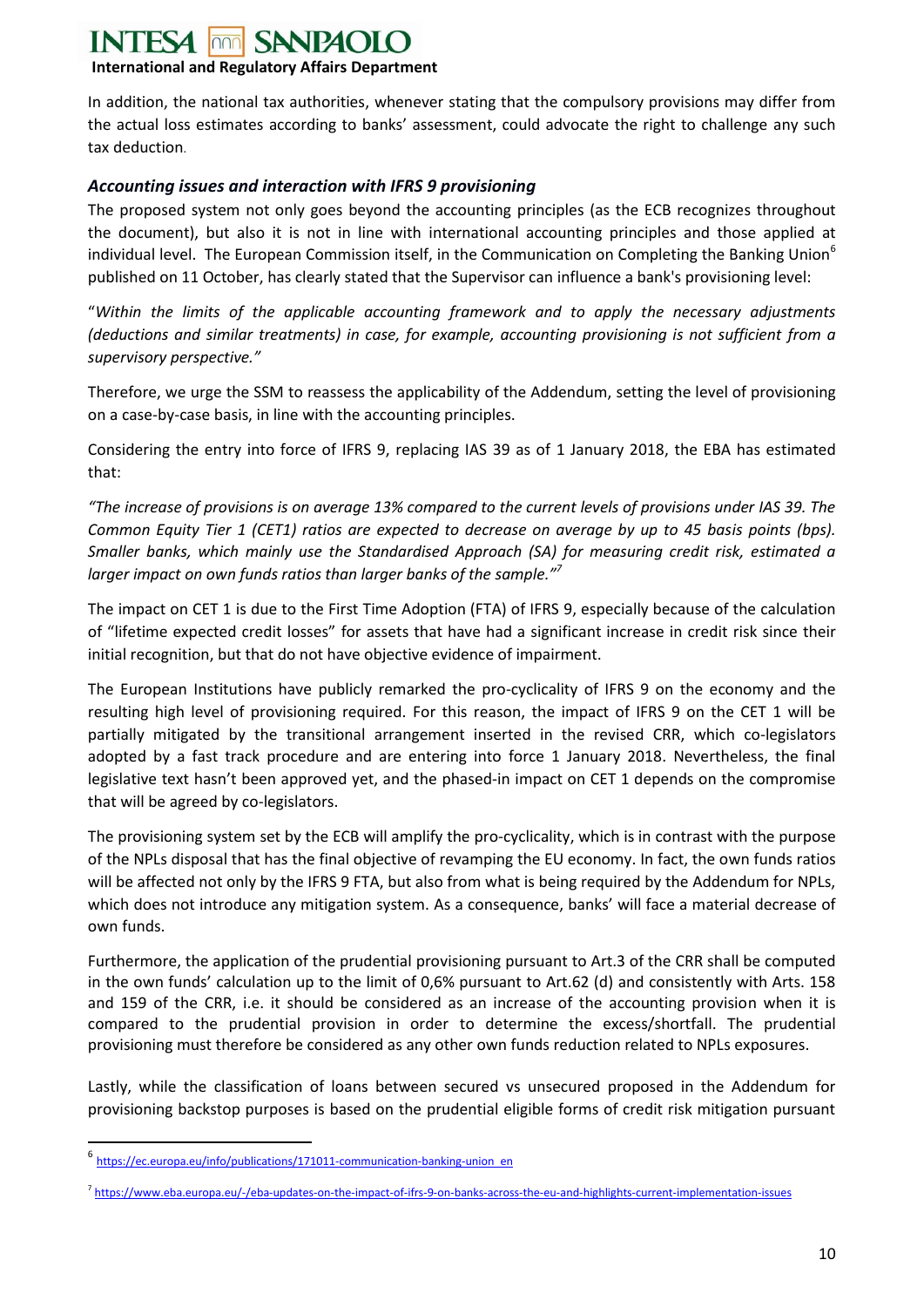# **SANPAOLO**

## **International and Regulatory Affairs Department**

to chapter 4, Arts 192-241 of the CRR, the provisions calculated for accounting purposes are based on international accounting standards adopted at individual level in different jurisdictions, with the consequence that the application of Art.3 of the CRR would require an extra provisioning although the NPL portfolio's expected loss (ECL) is widely covered by accounting provisions or even in excess reserve for prudential purposes.

### <span id="page-16-0"></span>*Disclosure issues*

The market would receive information on the provisioning of the loan book of the relevant bank, however, the details of the public disclosure requirements are not set in the Addendum, but subject to communication by the JSTs.

In order to avoid a further raise of operational costs for credit institutions, we ask to provide this information as soon as possible. We believe that the applied templates should have undergone a consultation process together with the Addendum. Therefore, at least an informal consultation of the industry is needed.

## <span id="page-16-1"></span>**Conclusions**

In supporting a fruitful dialogue among the European Institutions, we invite the ECB to duly consider stakeholders' views on the Addendum and leave to the co-legislators the task of implementing the Council's Action Plan on NPLs, leaving to the SSM its fundamental micro-prudential supervisory powers.

Any reviewed requirement should be set as a bank specific measure, as a consequence of the supervisory dialogue between the SSM and the supervised institution.

We therefore urge a complete rethinking of the proposed measures, in particular:

1) the use of Pillar 1 tools (i.e. deductions from CET1 based on Art.3 of the CRR) should be eliminated, as ECB's expectations can be satisfied only by Pillar 2 instruments. As stated by the Commission, the SSM can impose a deduction from capital or other measures, but only if a bank has not been conservative enough in applying the accounting principle;

2) the macro-prudential approach should be corrected, allowing for more flexible principles of calendar provisioning based on bank-specific elements such as bank's different country of establishment, business model and credit portfolio. The length of the legislative processes cannot be excluded as a factor of differentiation.

In addition, we stress the need of applying any measure to the new credits granted as of the date of application of any new piece of regulation or Guidance, in order to avoid retroactive effects on the NPLs stocks and flows and to align with the scope of Council of the EU Action Plan. Moreover, loans subject to forbearance measures should be clearly excluded on the application and the possibility of suspending the measure during a recessionary phase should be considered and included in the final document, in order to dampen its pro-cyclicality.

Finally, in the case of alternative methods of accounting (i.e. provisions through P&L vs deductions from capital), the different tax treatment should be considered so that the final impact on CET1 will be the same.

Given the deadline set for the present Consultation, we find not feasible the entry into force of any new requirement as of 1 January 2018, as banks would not have the necessary time to amortise the impact of the new measures and modify they internal NPLs management strategies.